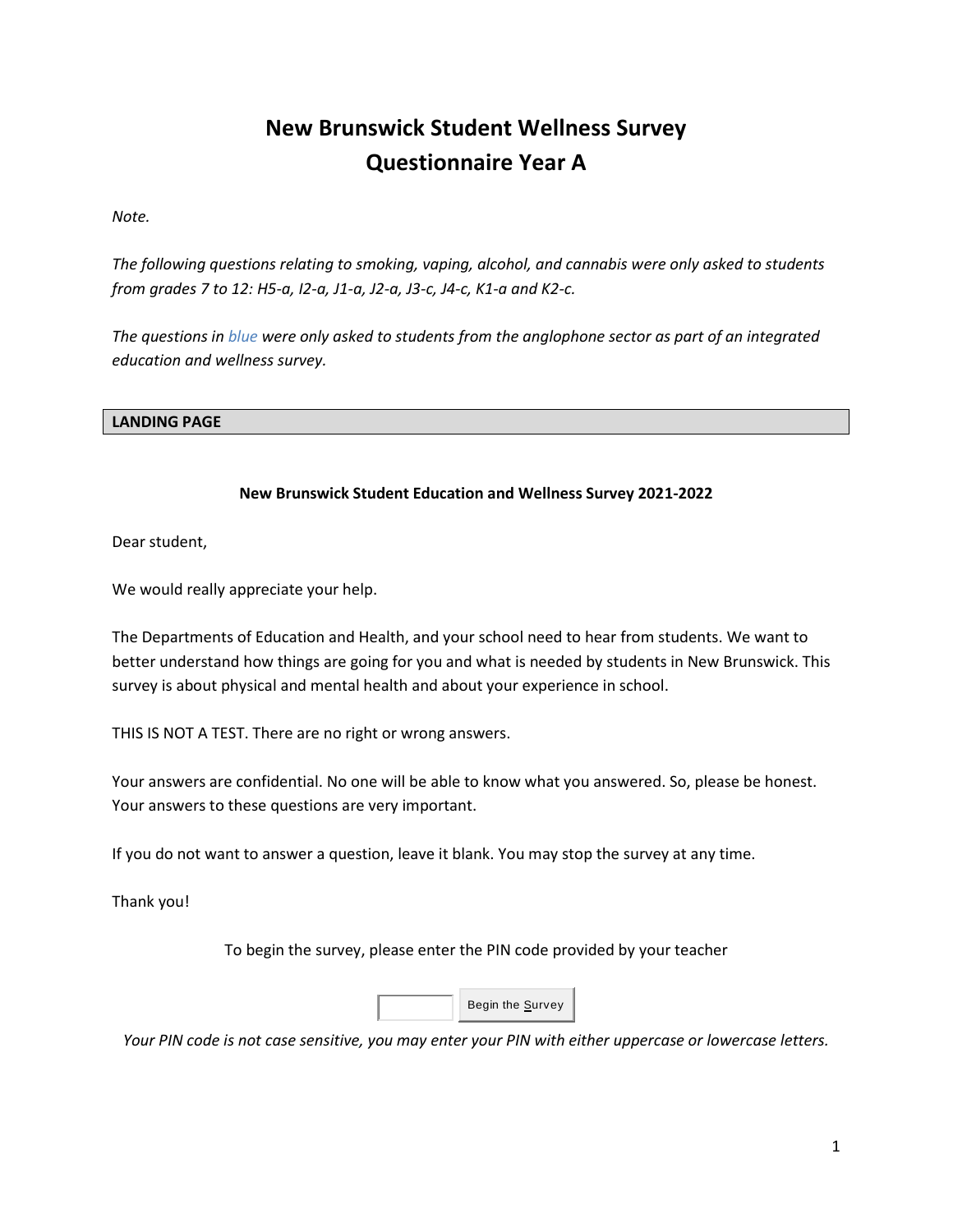#### **ABOUT YOU**

#### **A1-c What grade are you in?**

- 5 6
- 
- 7 8
- 9
- 10
- 11
- 12

### **A2-c To confirm, you are in grade [SELECTED GRADE], is that correct?**

Yes No

### **A3-c How old are you today?**

#### **A4-c What language do you speak at home most of the time?**

| English                    |  |
|----------------------------|--|
| French                     |  |
| English and French equally |  |
| Mi'kmaw                    |  |
| Wolastogey                 |  |
| Or please specify:         |  |

The next questions are about your sex and your gender. Sex depends on your anatomy at birth, and it is what the hospital writes on your birth certificate. Gender is the way that you feel and identify. It may be different from your sex at birth or the same.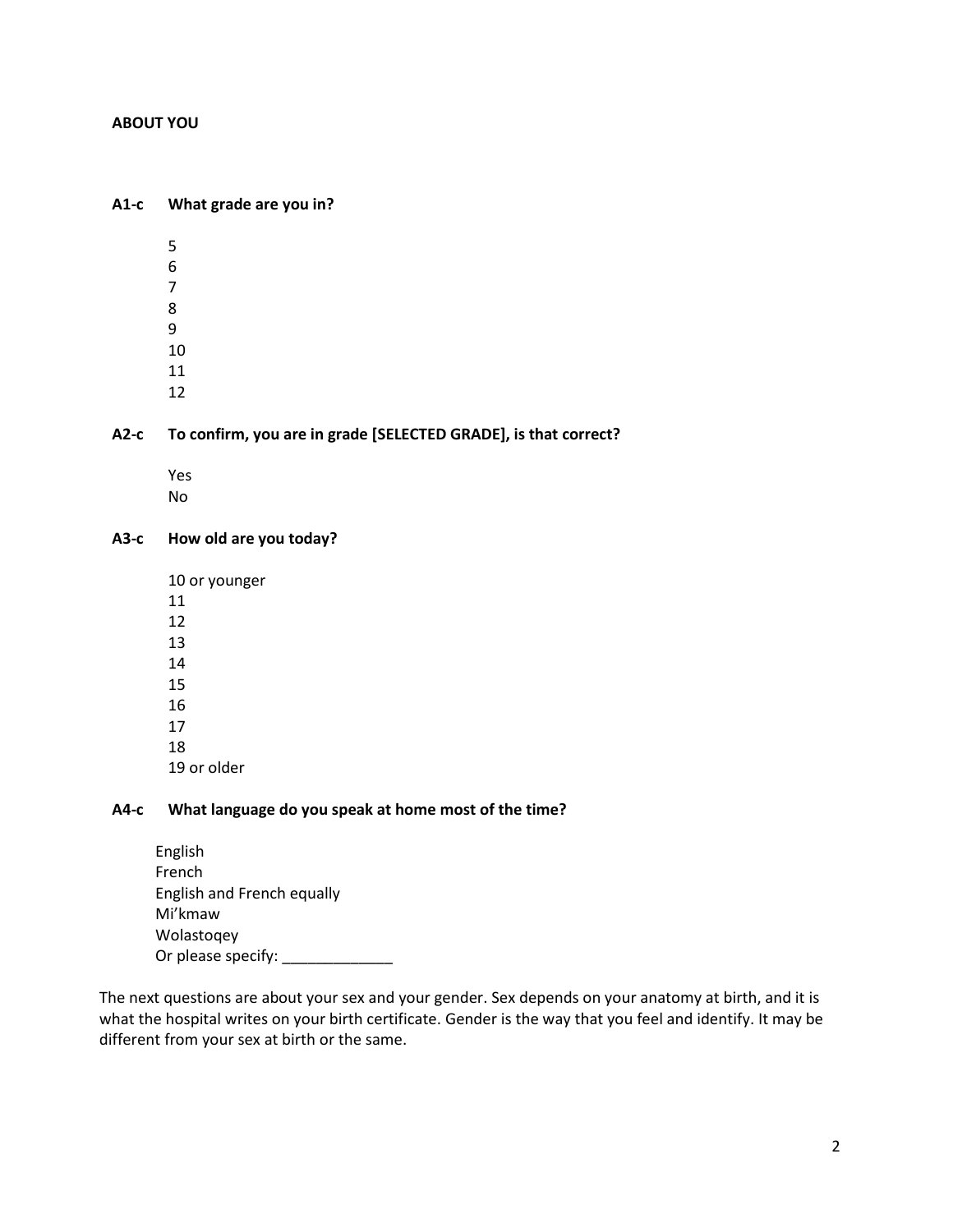#### **A5-c What sex were you assigned at birth?**

Male Female Or please specify: \_\_\_\_\_\_\_\_\_\_\_\_\_

### **A6-c How do you identify?**

| Man / boy                              |
|----------------------------------------|
| Woman / girl                           |
| Non-binary                             |
| Two-Spirit                             |
| I am not sure of my gender identity    |
| I am not sure what this question means |
| I prefer not to answer                 |
| Or please specify:                     |

### **A7-c Which of the following best describes you?**

| Heterosexual (straight)                                     |
|-------------------------------------------------------------|
| Homosexual (gay or lesbian)                                 |
| Bisexual                                                    |
| Pansexual                                                   |
| Two-Spirit                                                  |
| Asexual (someone who does not experience sexual attraction) |
| I am not sure of my sexual identity                         |
| I am not sure what this question means                      |
| I prefer not to answer                                      |
| Or please specify:                                          |

### **A8-c Do you identify as First Nations (including Mi'kMaq, Wolastoqey or Passamaquoddy), Métis and/or Inuk/Inuit?**

| А9-с | Please select which of the following apply to you. |                    |
|------|----------------------------------------------------|--------------------|
|      | I prefer not to answer                             | <b>GO TO A10-c</b> |
|      | No                                                 | <b>GO TO A10-c</b> |
|      | <b>Yes</b>                                         | <b>CONTINUE</b>    |
|      |                                                    |                    |

# (You can choose more than one answer.)

First Nations person living in a First Nation community First Nations person not living in a First Nation community Métis Inuk/Inuit I prefer not to answer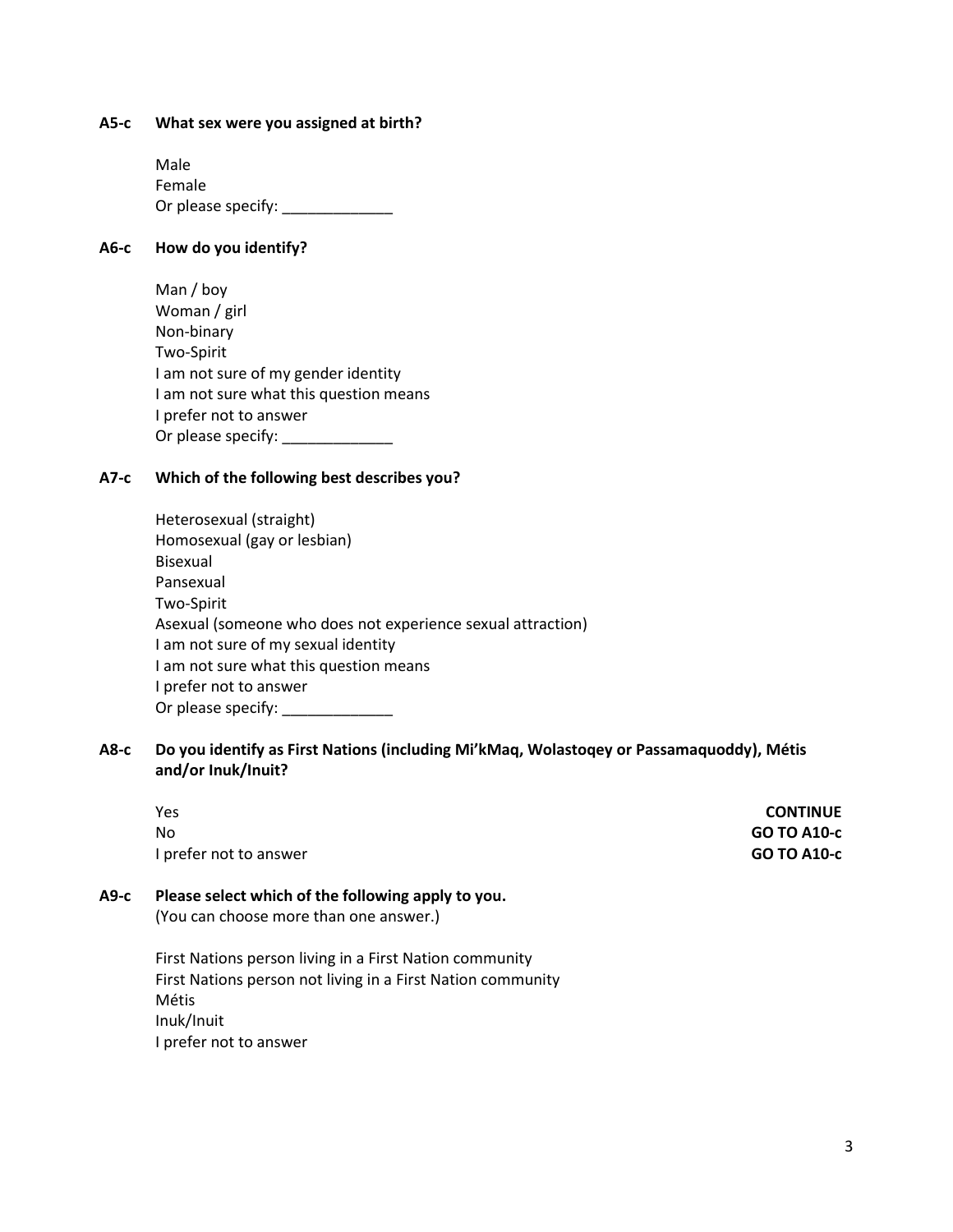**A10-c Were you born in Canada?**

| Yе<br>ς |  |
|---------|--|
| Nc      |  |

Yes **GO TO A12-c**  No **CONTINUE**

**A11-c How long have you lived in Canada?**

- 1 to 2 years 3 to 5 years 6 to 10 years 11 or more years
- **A12-c Answers to the next question will be used to help us understand the experiences of students of different races. Please select which of the following categories best describe you.** (You can choose more than one answer.)

Black (*for example, African, Afro-Caribbean, African Canadian descent*) East/Southeast Asian (*for example, Chinese, Korean, Japanese, Taiwanese descent or Filipino, Vietnamese, Cambodian, Thai, Indonesian, other Southeast Asian descent*) Indigenous (*for example, First Nations [including Mi'kMaq, Wolastoqey or Passamaquoddy], Métis or Inuk/Inuit*) Latino (*for example, Latin American, Hispanic descent*) Middle Eastern (*for example, Arab, Persian, West Asian descent like Afghan, Iranian, Turkish or Kurdish*) South Asian (*for example, Indian, Pakistani, Bangladeshi, Indo-Caribbean*) White (*for example, European descent*) Another category I do not know I prefer not to answer

### **A13-c In general, would you say your health is...?**

Excellent Very good Good Fair Poor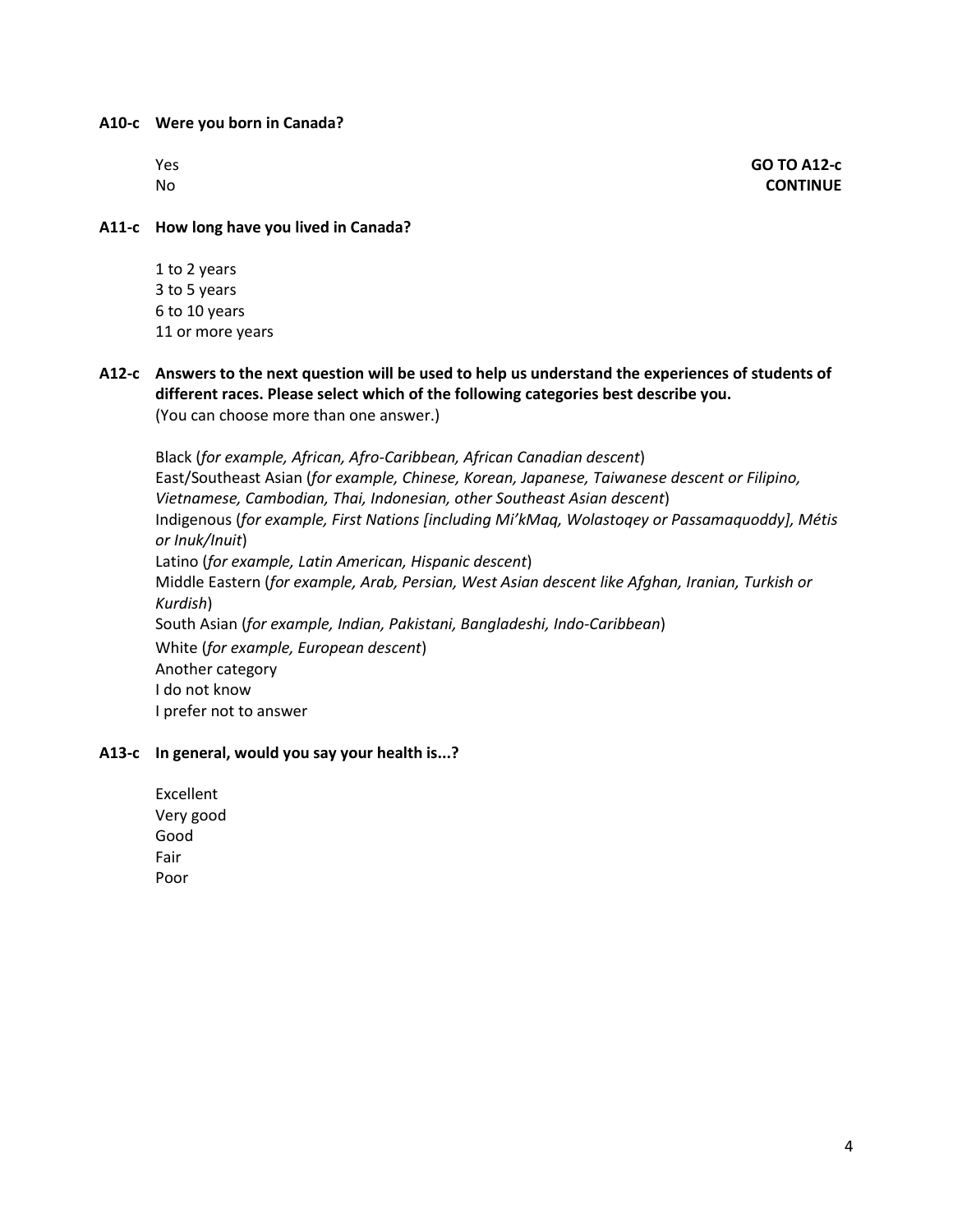**A14-c Imagine a picture of a ladder. The top of the ladder (10) is the best possible life for you and the bottom (0) is the worst possible life for you. In general, where on the ladder do you feel you stand at the moment?**

- **A15-c How much do you weigh without your shoes on?**  Enter weight in pounds Enter weight in kilograms I do not know how much I weigh
- **A16-c How tall are you without your shoes on?**  Answer in feet and inches Answer in centimetres I do not know how tall I am
- **A17-c Have you received any of the following diagnoses? If so, please select which one(s).** (You can choose more than one answer.)

Autism / Asperger's syndrome Behavioural disorder Blind or low vision Deaf or hard-of-hearing Attention deficit hyperactivity disorder (ADHD) or attention deficit disorder (ADD) Intellectual disability Language / speech impairment Learning disability Physical disability Mental illness (*for example, depression, anxiety, bipolar disorder*) Gifted Or please specify:

I have not received any of these diagnoses.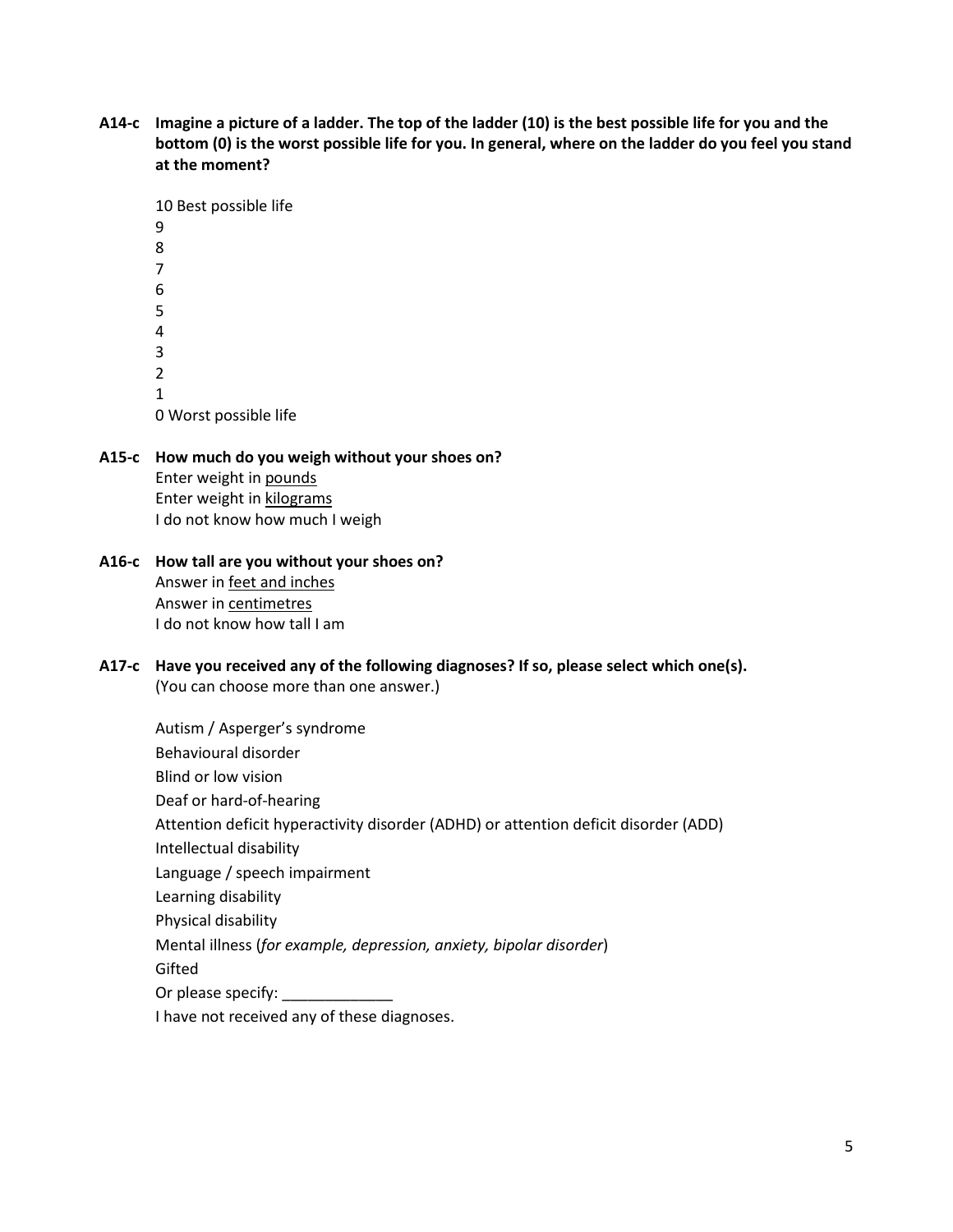# **ABOUT YOU AND OTHERS**

# **B1-c We are interested in how you feel about yourself and how you think other people see you. For each item, choose what best describes your feelings and ideas in the last week.**

|                                                          | Really<br>false for<br>me                   | Sort of<br>false for<br>me | Sort of<br>true for<br>me | Really<br>true for<br>me |
|----------------------------------------------------------|---------------------------------------------|----------------------------|---------------------------|--------------------------|
| a) I feel I do things well at school.                    |                                             |                            |                           |                          |
|                                                          |                                             |                            |                           |                          |
| b) My teachers like me and care about me.                |                                             |                            |                           |                          |
| c) I feel free to express myself at home.                |                                             |                            |                           |                          |
| d) I feel my teachers think I am good at things.         |                                             |                            |                           |                          |
| e) I like to spend time with my parents.                 |                                             |                            |                           |                          |
| f) I feel free to express myself with my friends.        |                                             |                            |                           |                          |
| g) I feel I do things well at home.                      | 0                                           |                            |                           |                          |
| h) My parents like me and care about me.                 |                                             |                            |                           | OOOOO                    |
| I feel I have a choice about when and how to do my<br>i) | $\left(\begin{array}{c} \end{array}\right)$ |                            |                           |                          |
| schoolwork.                                              |                                             |                            |                           |                          |
| I feel my parents think that I am good at things.<br>i)  |                                             |                            |                           |                          |
| k) I like to be with my teachers.                        |                                             |                            |                           |                          |
| I) I feel I have a choice about which activities to do   |                                             |                            |                           |                          |
| with my friends.                                         |                                             |                            |                           |                          |
| m)I feel I do things well when I am with my friends.     |                                             |                            |                           |                          |
| n) My friends like me and care about me.                 |                                             |                            |                           |                          |
| o) I feel free to express myself at school.              |                                             |                            |                           | $\rm\check{\rm O}$       |
| p) I feel my friends think I am good at things.          |                                             |                            |                           |                          |
| q) I like to spend time with my friends.                 |                                             |                            |                           |                          |
| r) I feel like I have a choice about when and how to do  | $\hat{\phantom{a}}$                         |                            |                           |                          |
| my household chores.                                     |                                             |                            |                           |                          |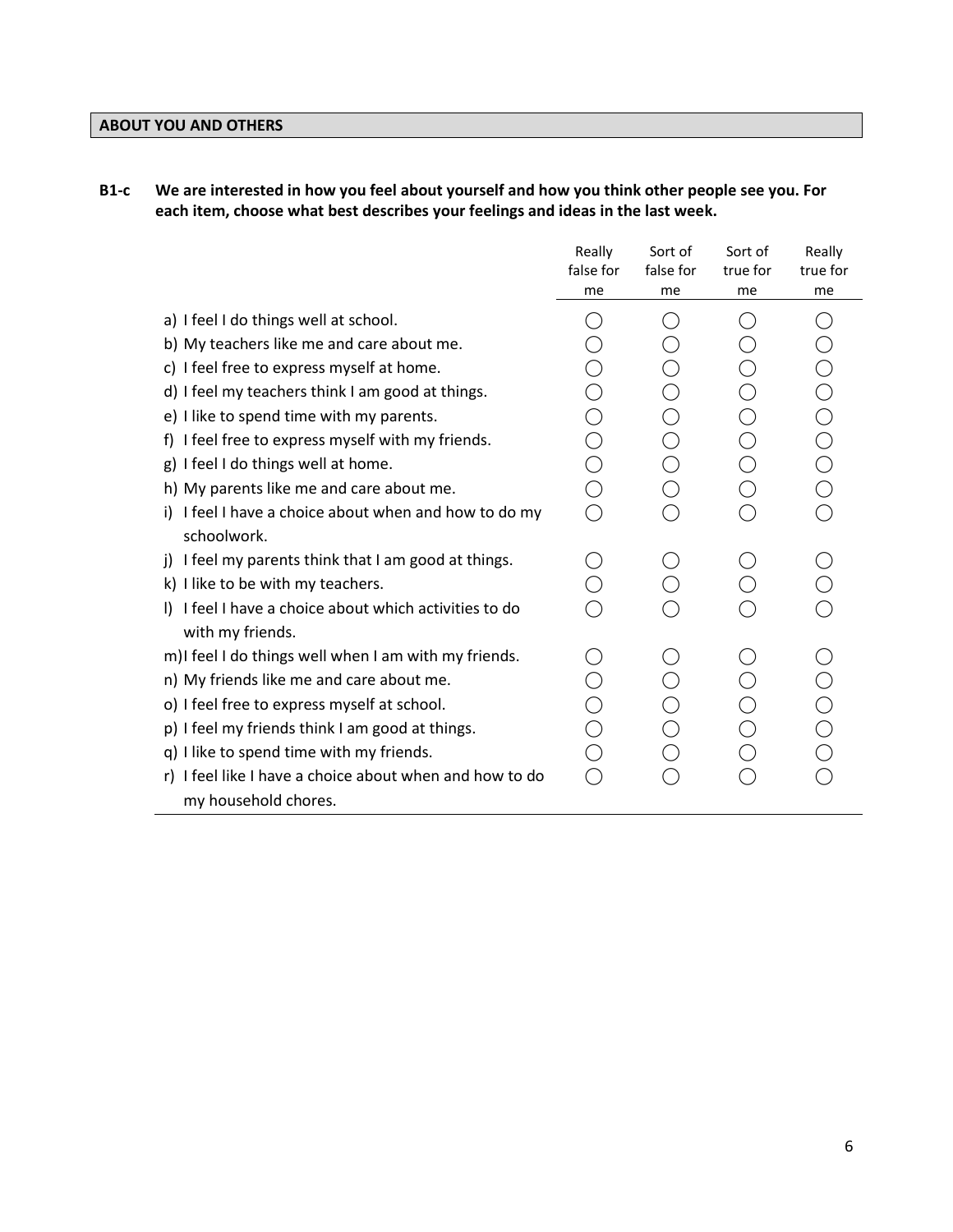# **B2-c To what extent do the statements below describe you?**

|                                                      | Not at |          | Somewh | Quite a |       |
|------------------------------------------------------|--------|----------|--------|---------|-------|
|                                                      | all    | A little | at     | bit     | A lot |
| a) I am able to solve problems without               |        |          |        |         |       |
| harming myself or others (for example by             |        |          |        |         |       |
| using drugs, alcohol or violence).                   |        |          |        |         |       |
| b) I know where to go in my community to             |        |          |        |         |       |
| get help.                                            |        |          |        |         |       |
| c) Getting an education is important to me.          |        |          |        |         |       |
| d) I try to finish what I start.                     |        |          |        |         |       |
| e) I have people I look up to.                       |        |          |        |         |       |
| f) My parent(s)/caregiver(s) know a lot about        |        |          |        |         |       |
| me.                                                  |        |          |        |         |       |
| g) My family stands by me during difficult           |        |          |        |         |       |
| times.                                               |        |          |        |         |       |
| h) My friends stand by me during difficult           |        |          |        |         |       |
| times.                                               |        |          |        |         |       |
| i) I have opportunities to develop skills that       |        |          |        |         |       |
| will be useful later in life (like job skills and    |        |          |        |         |       |
| skills to care for others).                          |        |          |        |         |       |
| I am treated fairly in my community.<br><sup>i</sup> |        |          |        |         |       |
| k) I feel I belong at my school.                     |        |          |        |         |       |
| I enjoy my cultural and family traditions.           |        |          |        |         |       |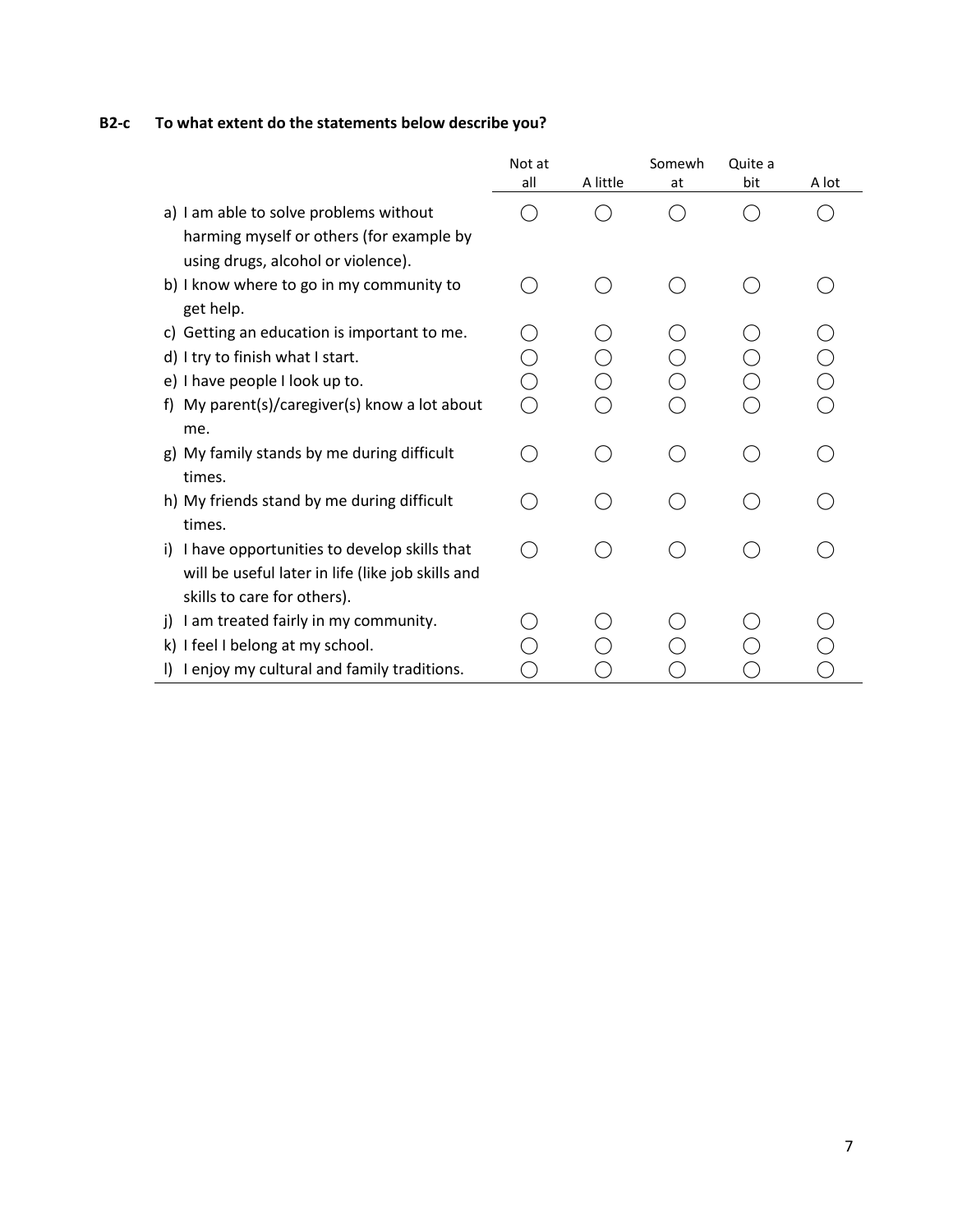# **YOU AND SCHOOL**

# **C1-c How strongly do you agree or disagree with each of the following?**

|                                                      | Strongly<br>agree | Agree | <b>Disagree</b> | Strongly<br><b>Disagree</b> |
|------------------------------------------------------|-------------------|-------|-----------------|-----------------------------|
| a) I feel close to people at my school.              |                   |       |                 |                             |
| b) I feel I am part of my school.                    |                   |       |                 |                             |
| c) I am happy to be at my school.                    |                   |       |                 |                             |
| d) I feel the teachers at my school treat me fairly. |                   |       |                 |                             |
| e) I feel safe in my school.                         |                   |       |                 |                             |
| f) I feel my learning needs are met at my school.    |                   |       |                 |                             |

# **C2-a How important are each of the following to you?**

|                                                                    | Verv<br>important | Important | Not very<br>important | Not at all<br>important |
|--------------------------------------------------------------------|-------------------|-----------|-----------------------|-------------------------|
| a) Getting good grades.<br>b) Making friends.                      |                   |           |                       |                         |
| c) Getting to class on time.                                       |                   |           |                       |                         |
| d) Learning new things.<br>e) Expressing my opinion in class.      |                   |           |                       |                         |
| Getting involved in the student council or other<br>Ť)             |                   |           |                       |                         |
| similar groups.<br>Learning about my culture / heritage (for<br>g) |                   |           |                       |                         |
| example, First Nations, Irish, Francophone).                       |                   |           |                       |                         |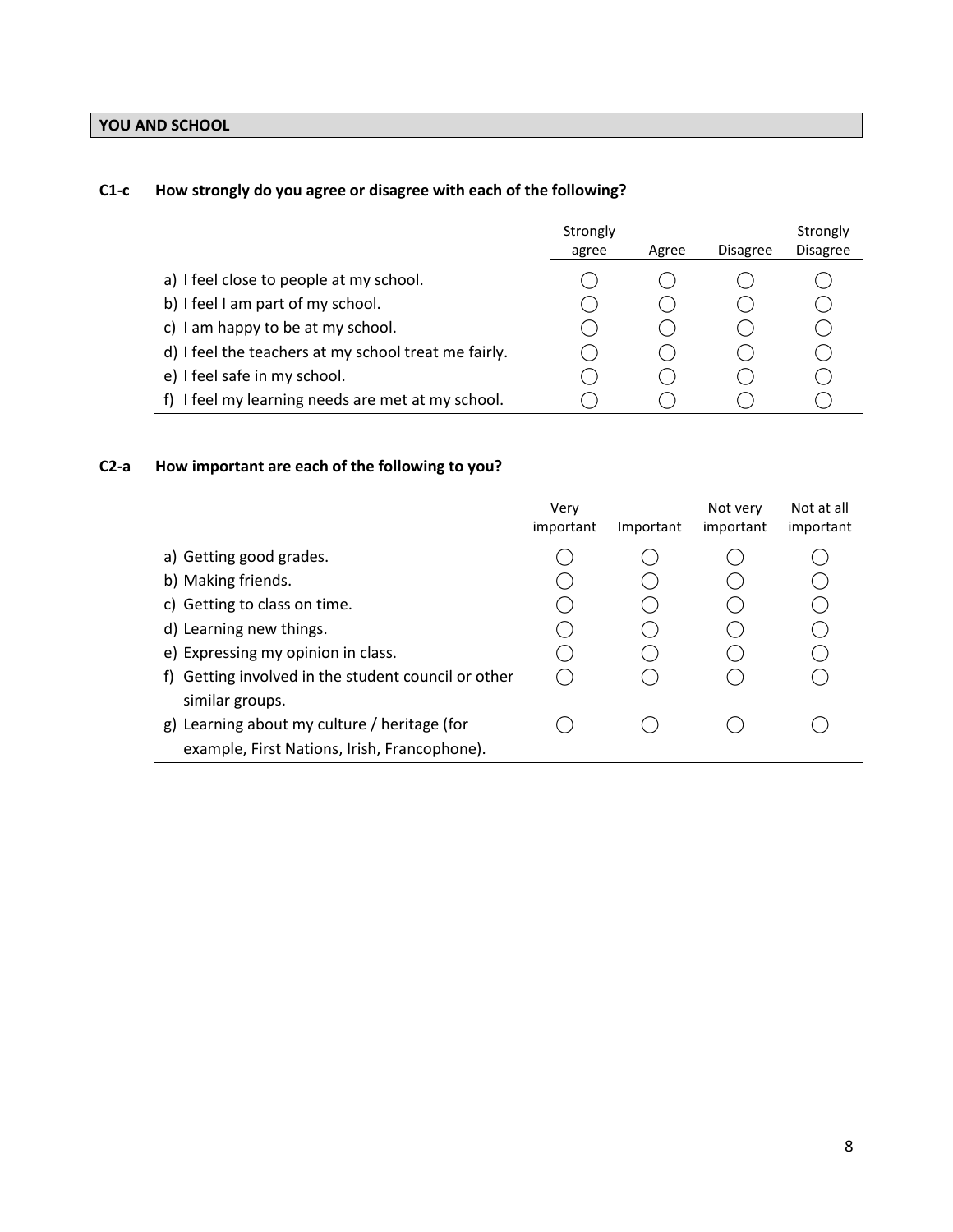# **C3-c We are interested in how things are going for you at school. For each item, choose what best describes your feelings and ideas this school year.**

|                                                                                                | Really<br>false for<br>me | Sort of<br>false for<br>me | Sort of<br>true for<br>me | Really<br>true for<br>me |
|------------------------------------------------------------------------------------------------|---------------------------|----------------------------|---------------------------|--------------------------|
| a) I can work at my own pace at school<br>b) I have choices in how I show what I have learned. |                           |                            |                           |                          |
| c) Teachers/adults in this school listen to my ideas and<br>opinions.                          |                           |                            |                           |                          |
| d) There is at least one adult at school I can go to for<br>help.                              |                           |                            |                           |                          |
| e) I can succeed in my schoolwork.                                                             |                           |                            |                           |                          |
| I am disruptive in school.<br>t).                                                              |                           |                            |                           |                          |
| g) I get to school or class late.                                                              |                           |                            |                           |                          |
| h) I work hard to learn in school.                                                             |                           |                            |                           |                          |
| I pay attention in class.                                                                      |                           |                            |                           |                          |

### **C4-c The work I am given at school is….**

Too hard A Little hard Just Right A little Easy Too Easy

#### **C5-c What do you think of the following statements about learning in your school?**

|                                            |          | <b>Neither</b> |           |                 |                 |  |
|--------------------------------------------|----------|----------------|-----------|-----------------|-----------------|--|
|                                            | Strongly |                | agree nor |                 | <b>Strongly</b> |  |
|                                            | agree    | Agree          | disagree  | <b>Disagree</b> | disagree        |  |
| a) In the past two weeks, I learned at     |          |                |           |                 |                 |  |
| least one thing in school that made me     |          |                |           |                 |                 |  |
| want to know more.                         |          |                |           |                 |                 |  |
| b) The things I learn at school help me to |          |                |           |                 |                 |  |
| understand the world.                      |          |                |           |                 |                 |  |
| c) The things I learn at school are        |          |                |           |                 |                 |  |
| important for my future.                   |          |                |           |                 |                 |  |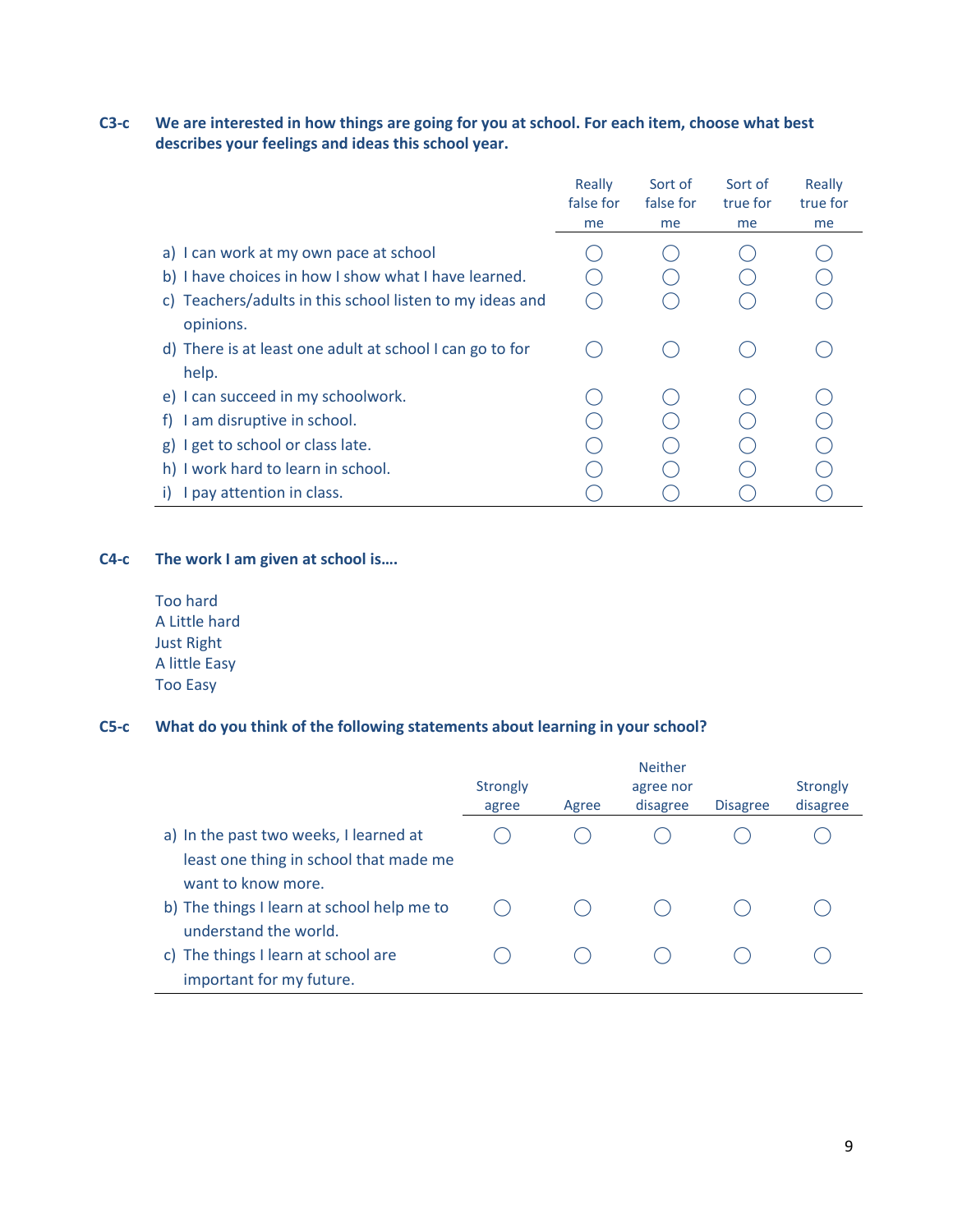| It happened in                                                                                                                                                                       | nearly all<br>of my<br>classes | most of<br>my<br>classes | a few of<br>my<br>classes | hardly<br>any<br>classes | It didn't<br>happen<br>at all |
|--------------------------------------------------------------------------------------------------------------------------------------------------------------------------------------|--------------------------------|--------------------------|---------------------------|--------------------------|-------------------------------|
| a) The purpose of the lesson was clear to<br>me.                                                                                                                                     |                                |                          |                           |                          |                               |
| b) The teacher checked to make sure I<br>understood at least once.                                                                                                                   |                                |                          |                           |                          |                               |
| c) I had an opportunity to work<br>collaboratively with a partner, or in a<br>small group.                                                                                           |                                |                          |                           |                          |                               |
| d) We used a rubric to self-assess our<br>learning.                                                                                                                                  |                                |                          |                           |                          |                               |
| e) We co-constructed a rubric.<br>The teacher showed us how to do<br>Ť).<br>something, then worked through an<br>example with us, and then gave us a<br>chance to try it on our own. |                                |                          |                           |                          |                               |
| g) The teacher gave me a chance to<br>explain my thinking.                                                                                                                           |                                |                          |                           |                          |                               |
| h) The teacher took my interests and<br>strengths into account when assigning<br>schoolwork                                                                                          |                                |                          |                           |                          |                               |
| i) I got feedback from the teacher that<br>helped me to improve what I was<br>working on.                                                                                            |                                |                          |                           |                          |                               |
| j) I understood what was taught.<br>k) I could have learned just as well by<br>reading or researching on my own.                                                                     |                                |                          |                           |                          |                               |
| I) It was hard to pay attention because of<br>the disruptions in class.                                                                                                              |                                |                          |                           |                          |                               |
| m) I am expected to work hard in my<br>subjects/courses.                                                                                                                             |                                |                          |                           |                          |                               |

# **C6-c In the past two weeks, how often have you noticed the following in your classes?**

# **C7-c What program are you in?**

English Program French Immersion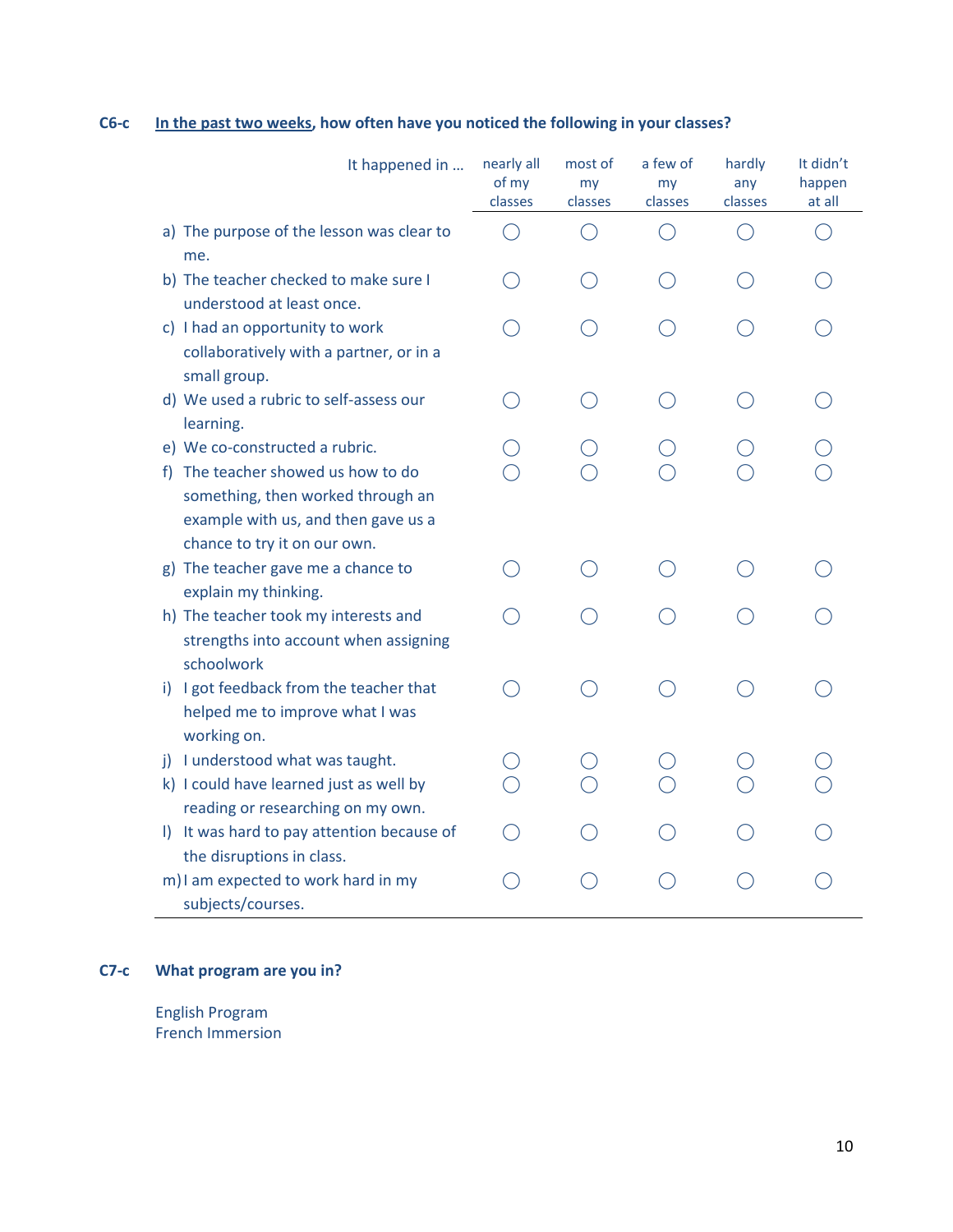# **C8-c What do you think of the following statements about language and culture?**

|                                           |          |       | <b>Neither</b>        |                 |                      |
|-------------------------------------------|----------|-------|-----------------------|-----------------|----------------------|
|                                           | Strongly |       | agree nor<br>disagree | <b>Disagree</b> | Strongly<br>disagree |
|                                           | agree    | Agree |                       |                 |                      |
| a) I am comfortable speaking French       |          |       |                       |                 |                      |
| outside of school.                        |          |       |                       |                 |                      |
| b) I understand when my teacher speaks    |          |       |                       |                 |                      |
| French to me in class.                    |          |       |                       |                 |                      |
| c) Respecting other cultures is something |          |       |                       |                 |                      |
| that students should learn as early as    |          |       |                       |                 |                      |
| possible.                                 |          |       |                       |                 |                      |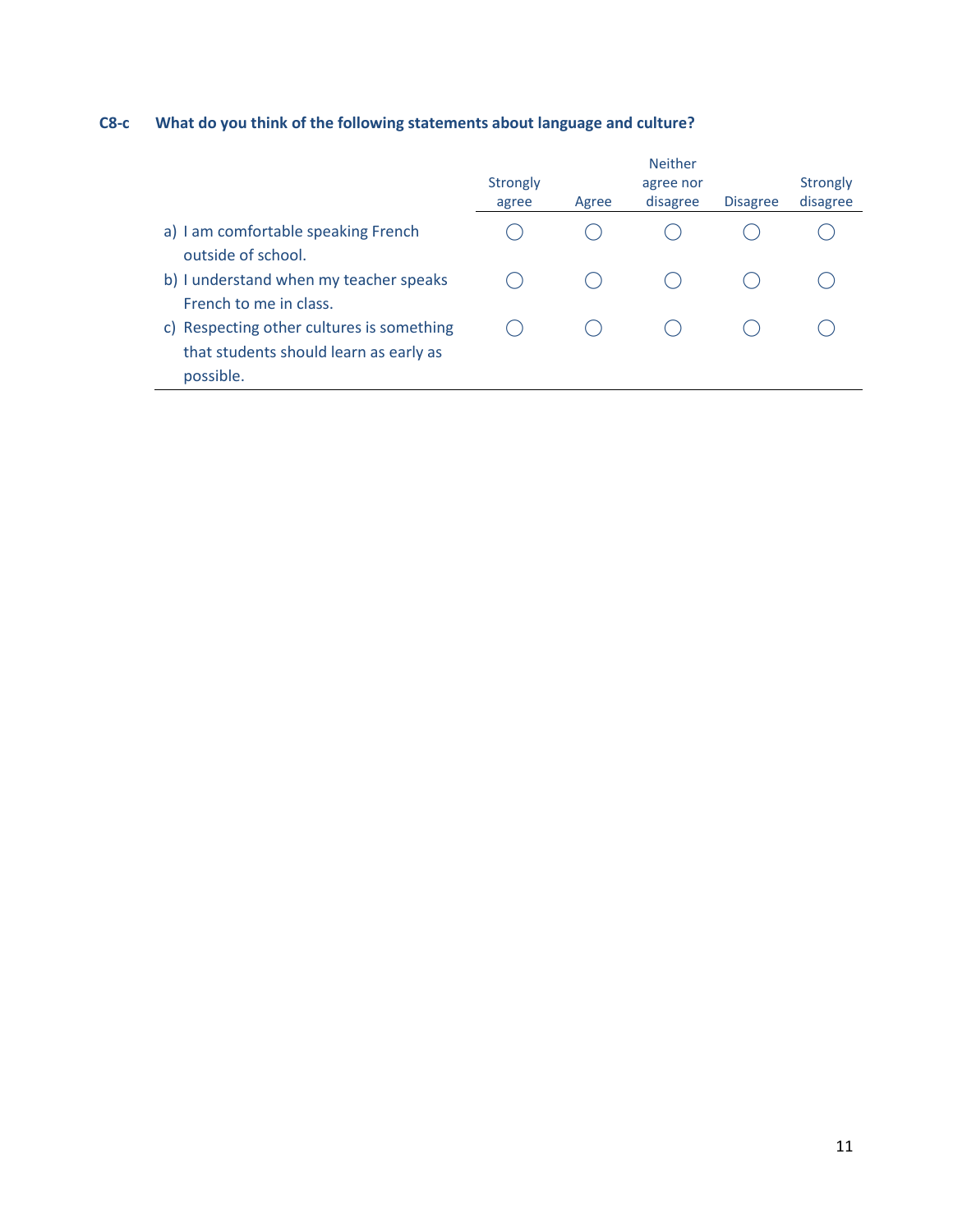#### **PHYSICAL ACTIVITY AND REST**

#### **D1-a How many hours do you usually spend sleeping each night?**

(Do not include time spent resting.)

Under 2 hours 2 hours to less than 3 hours 3 hours to less than 4 hours 4 hours to less than 5 hours 5 hours to less than 6 hours 6 hours to less than 7 hours 7 hours to less than 8 hours 8 hours to less than 9 hours 9 hours or more

**D2-a On average, about how many hours a day do you watch / stream TV shows or movies; play video / computer games; FaceTime; text / SMS; use instant messaging (for example, Facebook chat, Snapchat); surf the Internet; email; use other social media (for example, Facebook, Twitter, apps, Instagram, games, YouTube, etc.)?**

None Less than 1 hour a day 1 to 2 hours a day More than 2, but less than 5 hours a day 5 or more hours a day

**D3-c About how many hours a day do you usually spend on social media sites or apps, such as TikTok, Instagram, Snapchat, Twitter, Facebook, either posting or browsing?**

None at all About 30 minutes About 1 hour About 2 hours About 3 hours About 4 hours About 5 hours About 6 hours About 7 or more hours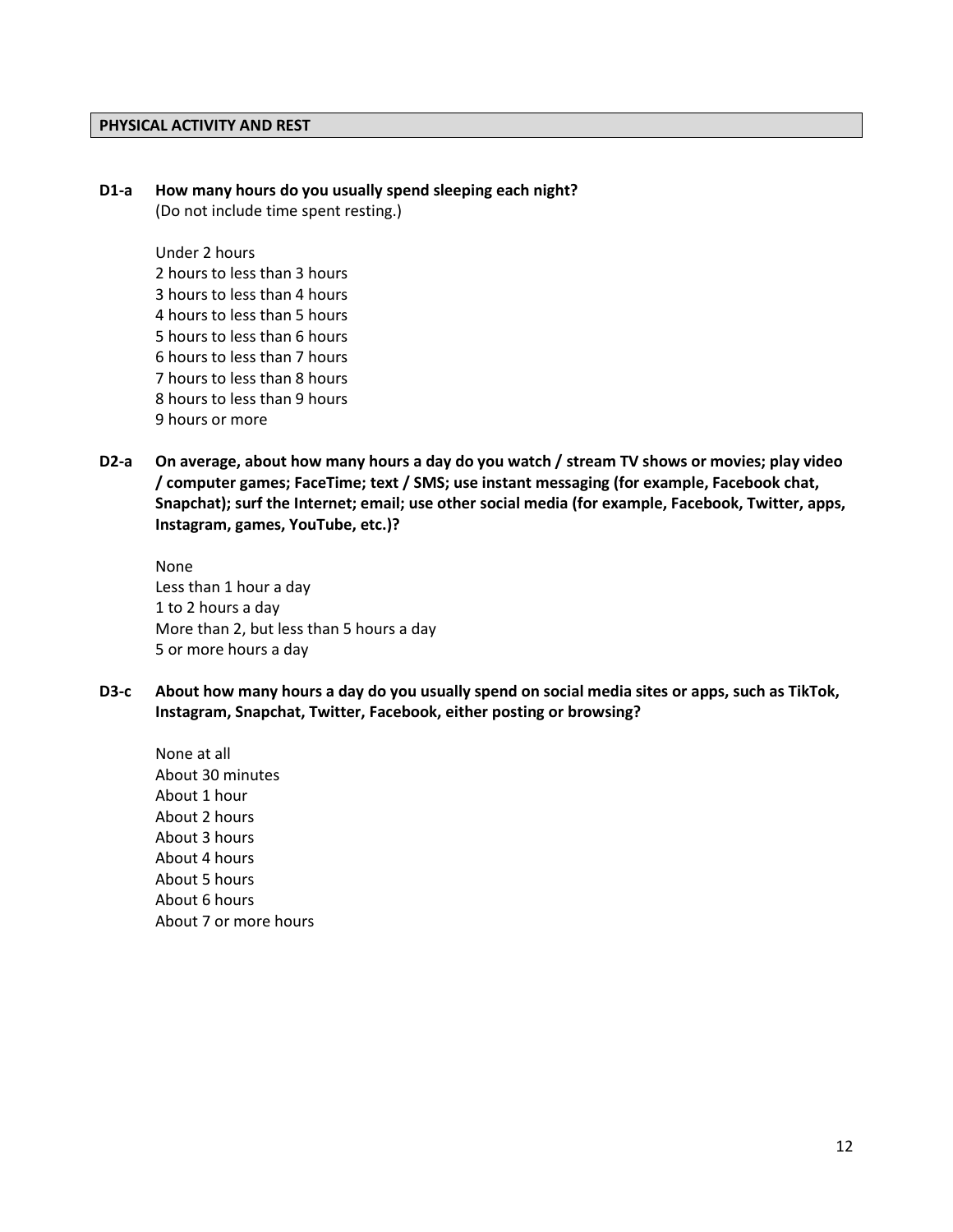## **D4-c In the last 7 days, on how many days were you physically active for a total of at least 60 minutes per day?**

Physical activity is an activity that increases your heart rate and makes you get out of breath some of the time. Physical activity can include sports, school activities, playing with friends or walking to school. Examples of physical activity include running, brisk walking, dancing, swimming, inline skating, skateboarding, biking, playing soccer, basketball or football.

0 days 1 day 2 days 3 days 4 days 5 days 6 days 7 days

# **D5-c On average, how many hours a day do you do the following activities, in your free time when it is a weekday?**

An electronic device means a TV, computer, laptop, tablet (like iPad), smartphone, wearable technology (like smartwatch) and videogame console.

|                                                                                                                                               | None at all | About half<br>an hour a<br>day | About 1<br>hour a day | About 2<br>hours a<br>day | About 3 or<br>more<br>hours a<br>day |
|-----------------------------------------------------------------------------------------------------------------------------------------------|-------------|--------------------------------|-----------------------|---------------------------|--------------------------------------|
| a) Playing games on an electronic<br>device (not including moving or<br>fitness games)?                                                       |             |                                |                       |                           |                                      |
| b) Watching TV, movies or videos<br>(including YouTube and similar<br>services) on any type of screen?                                        |             |                                |                       |                           |                                      |
| c) Using electronic devices for<br>other purposes like: social<br>media, chatting, instant<br>messaging, emailing or surfing<br>the Internet? |             |                                |                       |                           |                                      |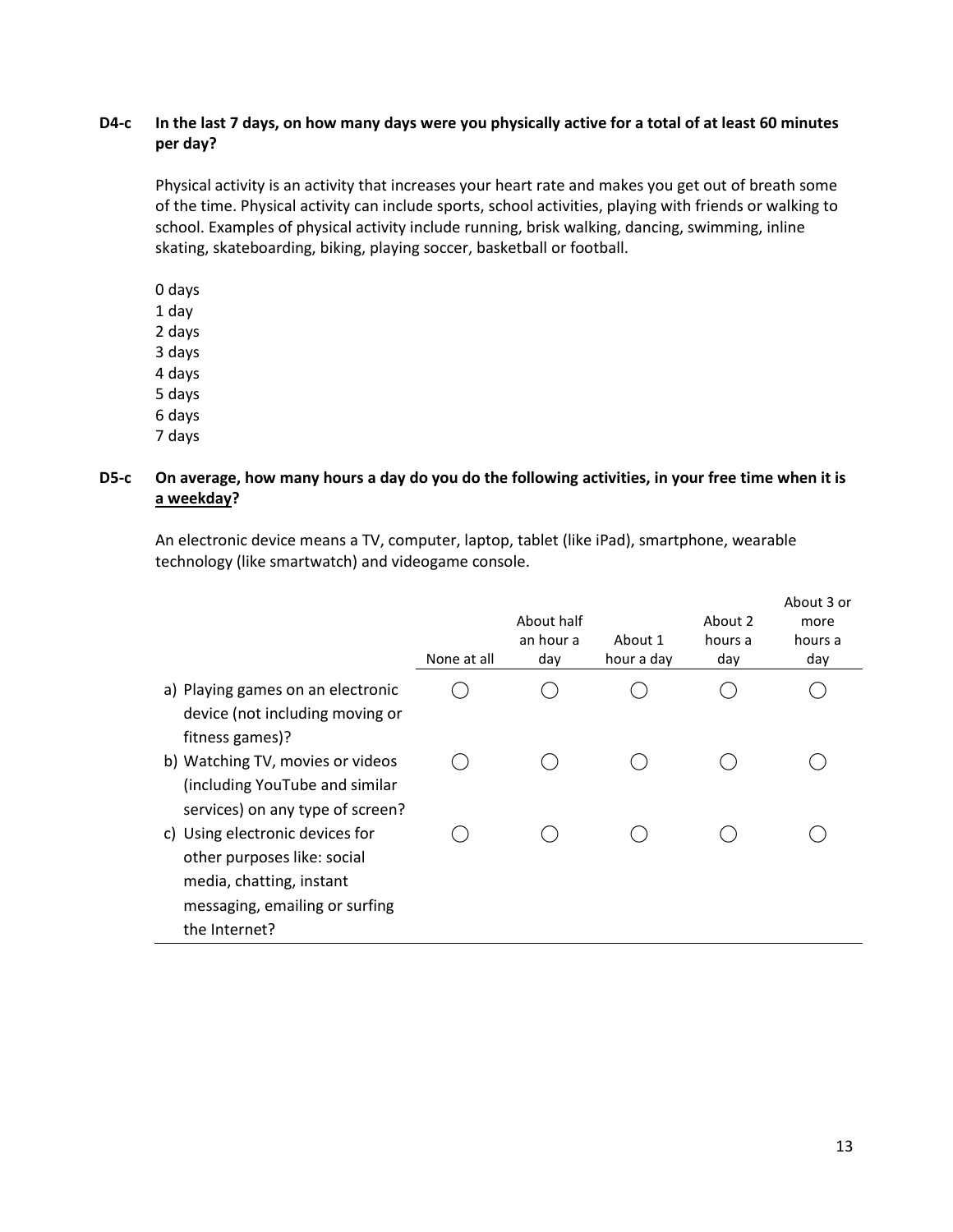## **D6-c On average, how many hours a day do you do the following activities, in your free time when it is the weekend?**

An electronic device means a TV, computer, laptop, tablet (like iPad), smartphone, wearable technology (like smartwatch) and videogame console.

|                                                                                                                                                                                | None at<br>all | About half<br>an hour a<br>day | About 1<br>hour a<br>day | About 2<br>hours a<br>day | About 3<br>or more<br>hours a<br>day |
|--------------------------------------------------------------------------------------------------------------------------------------------------------------------------------|----------------|--------------------------------|--------------------------|---------------------------|--------------------------------------|
| a) Playing games on an electronic<br>device (not including moving or                                                                                                           |                |                                |                          |                           |                                      |
| fitness games)?<br>b) Watching TV, movies or videos<br>(including YouTube and similar                                                                                          |                |                                |                          |                           |                                      |
| services) on any type of screen?<br>c) Using electronic devices for other<br>purposes like: social media,<br>chatting, instant messaging,<br>emailing or surfing the Internet? |                |                                |                          |                           |                                      |

### **D7-a How often do you use an electronic device in your bedroom in the last hour before going to sleep?**

Never 1 night a week 2 nights a week 3 nights a week 4 nights a week 5 nights a week 6 nights a week Every night

#### **D8-c At what time do you usually go to sleep when you have school the next morning?**

Hour Minute Select an answer... Select an answer...

### **Please select whether it is AM or PM.**

AM PM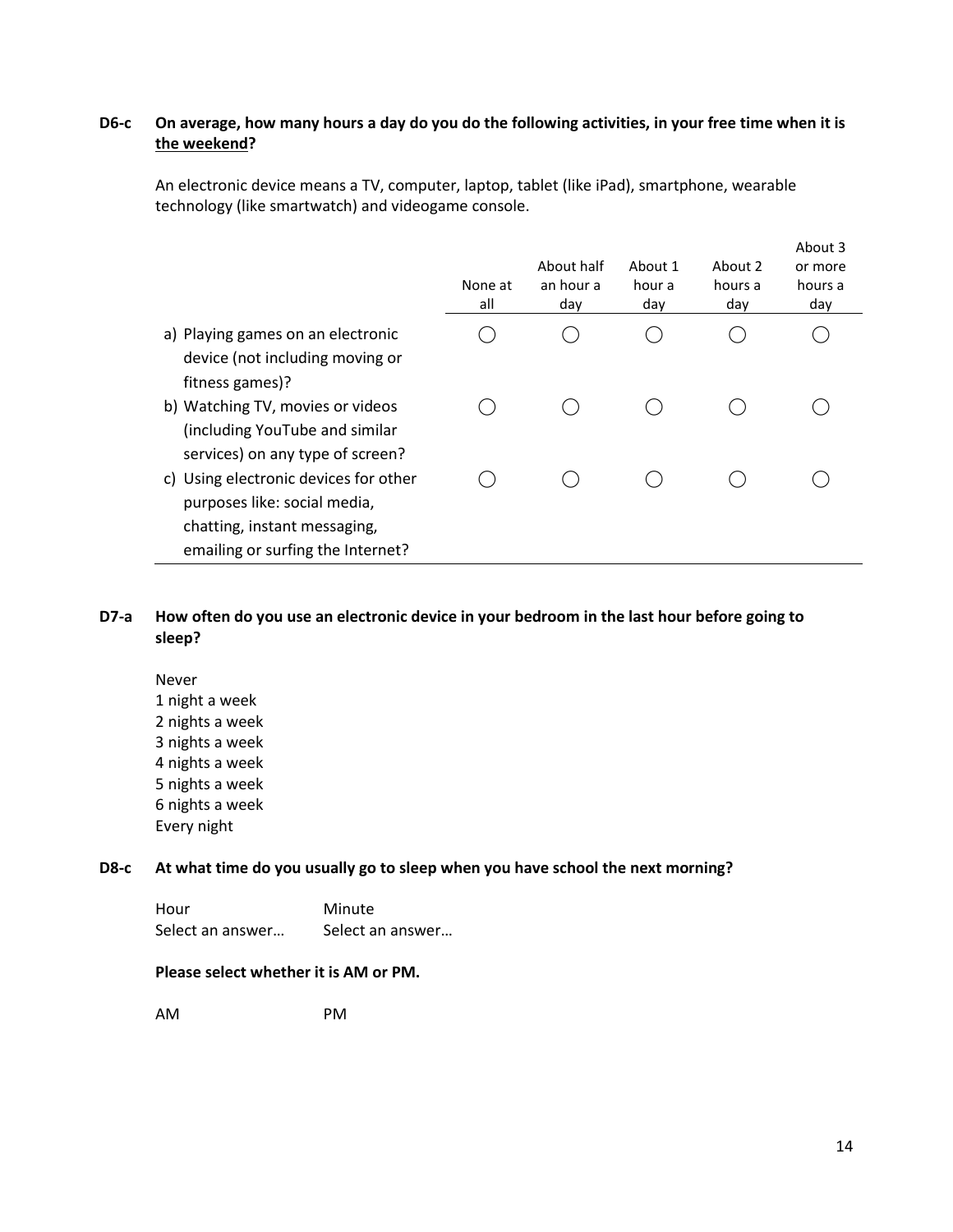# **D9-c When do you usually wake up on school mornings?**

Hour Minute Select an answer... Select an answer...

**Please select whether it is AM or PM.**

AM PM

# **D10-a How often do you have trouble going to sleep or staying asleep?**

Never Rarely Sometimes Most of the time All of the time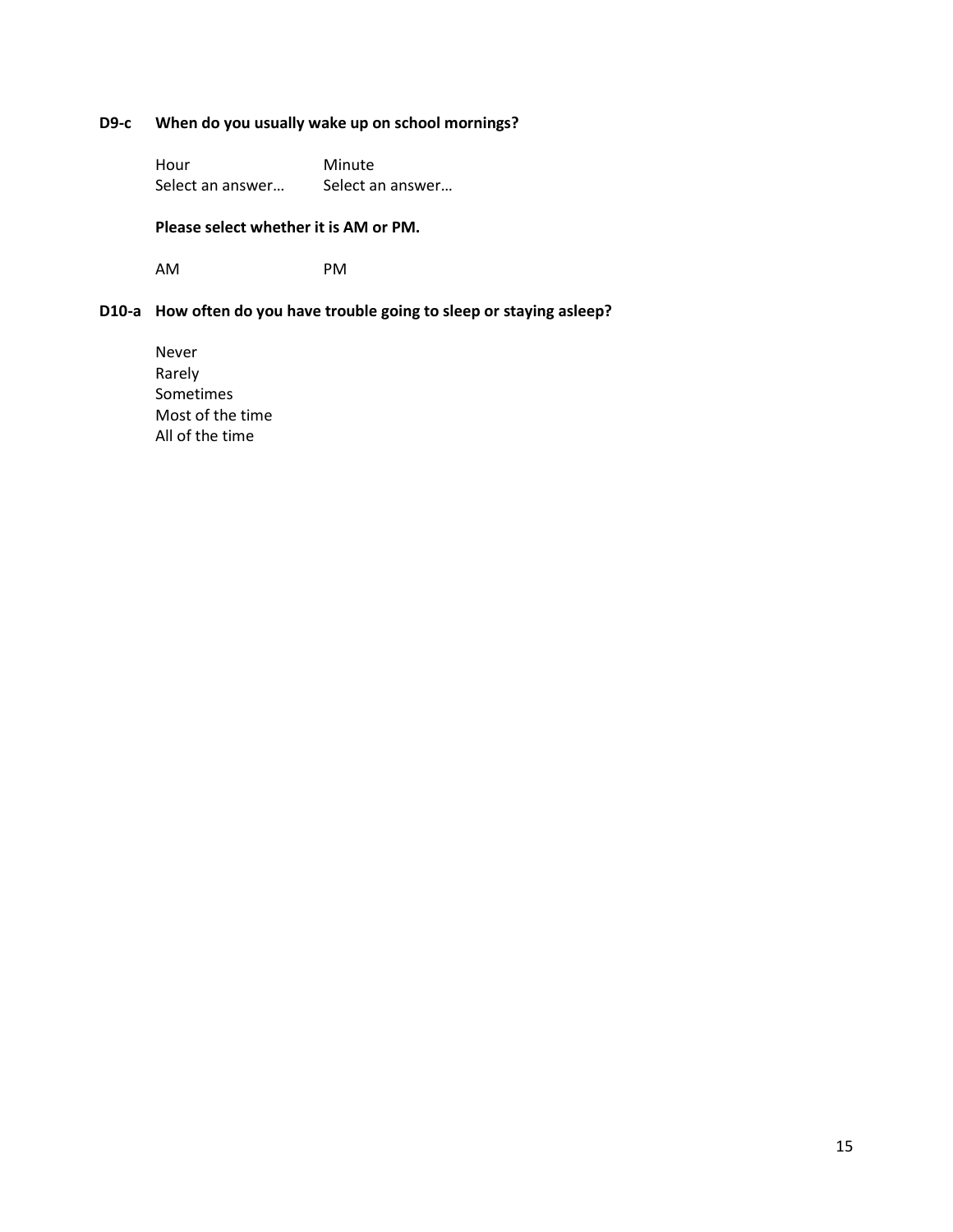# **EATING HABITS**

# **E1-c Yesterday, how many times did you eat or drink:**

|                                                                  | Number of times: |  |  |   |   |   |    |
|------------------------------------------------------------------|------------------|--|--|---|---|---|----|
|                                                                  | None             |  |  | 3 | 4 | 5 | 6+ |
| a) Vegetables (for example, fresh, cooked, frozen or canned)?    |                  |  |  |   |   |   |    |
| b) Fruit (for example, fresh, frozen, canned or dried fruits; do |                  |  |  |   |   |   |    |
| not include fruit juice or fruit flavoured candies)?             |                  |  |  |   |   |   |    |
| Highly processed foods (for example, chips, chocolate,<br>C)     |                  |  |  |   |   |   |    |
| candies, ice cream and frozen desserts, fast foods like          |                  |  |  |   |   |   |    |
| French fries and burgers, frozen entrées like pasta dishes       |                  |  |  |   |   |   |    |
| and pizzas, bakery products like muffins, buns and cakes,        |                  |  |  |   |   |   |    |
| processed meats like sausages and deli meats)?                   |                  |  |  |   |   |   |    |
| d) Sugary drinks (for example, pop, juice, flavoured waters,     |                  |  |  |   |   |   |    |
| sport and energy drinks, hot or cold tea and coffee drinks,      |                  |  |  |   |   |   |    |
| flavoured milks [like chocolate milk])?                          |                  |  |  |   |   |   |    |
| e) Plain cow or soy milk?                                        |                  |  |  |   |   |   |    |
| High-energy drinks (for example, Red Bull®)?                     |                  |  |  |   |   |   |    |

# **E2-a How often do you have an evening meal together with family, friend(s) or guardian(s)?**

Never 1 day a week 2 days a week 3 days a week 4 days a week 5 days a week 6 days a week Every day

## **E3-a In the last 7 days, how often did you:**

|                                            | Never | $1 - 2$<br>times | $3 - 4$<br>times | $5 - 6$<br>times | 7+ times |
|--------------------------------------------|-------|------------------|------------------|------------------|----------|
| a) Eat a meal from a fast-food restaurant? |       |                  |                  |                  |          |
| b) Eat a meal while using any electronic   |       |                  |                  |                  |          |
| device, such as a smartphone, computer,    |       |                  |                  |                  |          |
| tablet, video game console or TV?          |       |                  |                  |                  |          |
| Eat breakfast?                             |       |                  |                  |                  |          |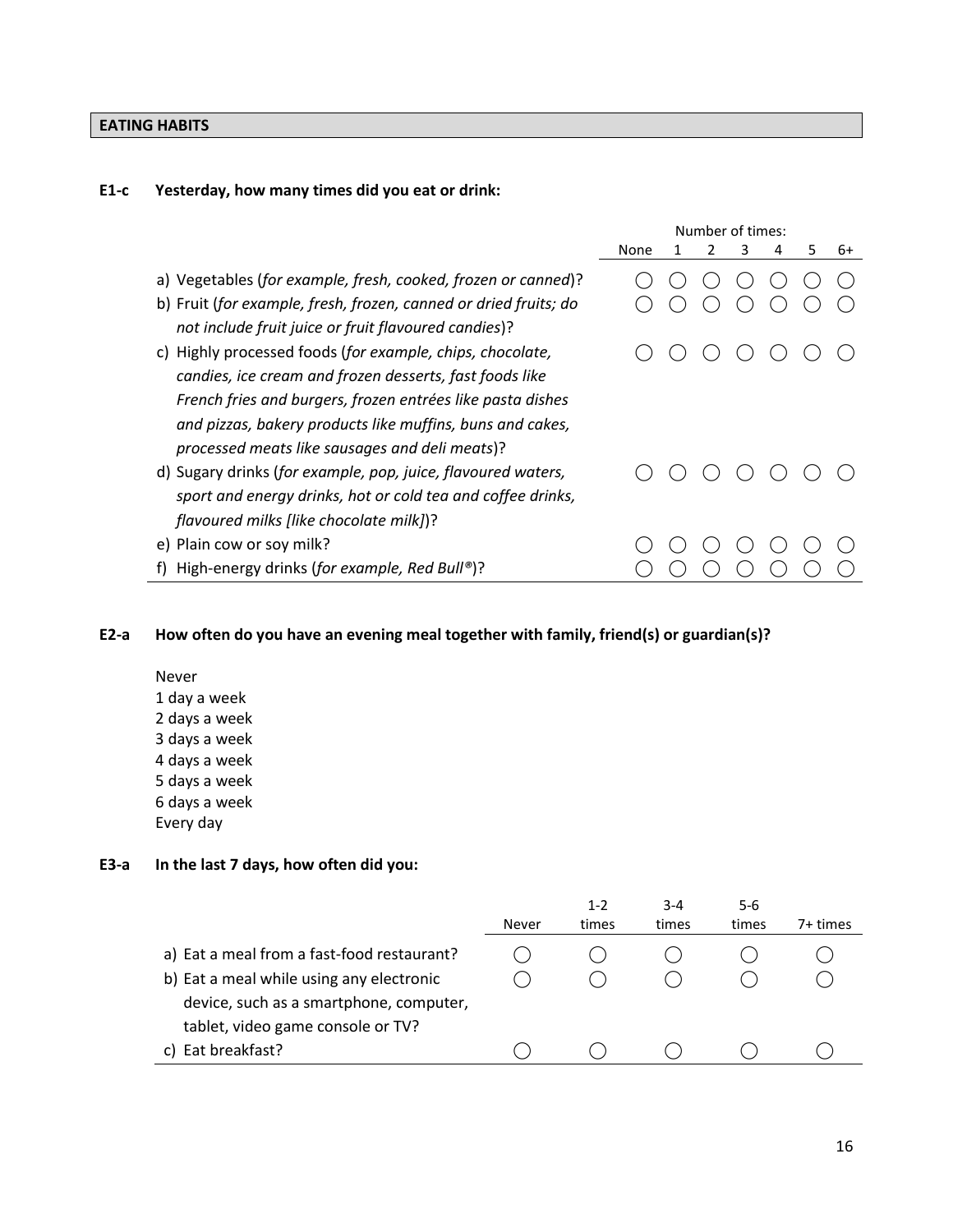### **E4-a If you do not eat breakfast every day, why do you skip breakfast?**

(You can choose more than one answer.)

I eat breakfast every day I do not have time for breakfast I am not hungry in the morning I feel sick when I eat breakfast I am trying to lose weight There is nothing to eat at home Or please specify:

# **E5-c Some young people go to school or to bed hungry because there is not enough food at home. How often does this happen to you?**

Always **Often** Sometimes Never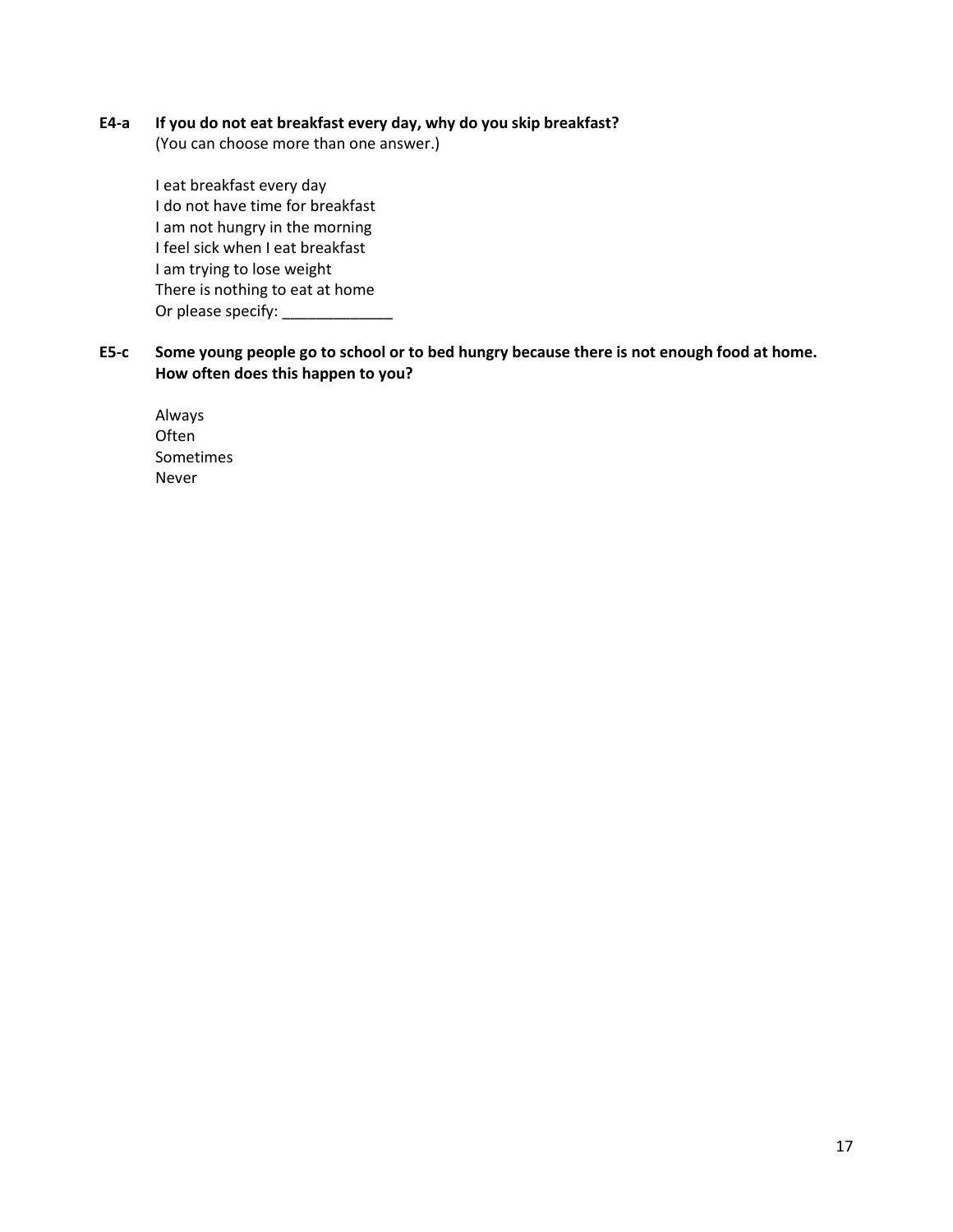# **MENTAL HEALTH**

| $F1-c$      | In general, would you say your mental health is?                                                                                                                                                                                                                                                                                        |                                      |
|-------------|-----------------------------------------------------------------------------------------------------------------------------------------------------------------------------------------------------------------------------------------------------------------------------------------------------------------------------------------|--------------------------------------|
|             | Excellent<br>Very good<br>Good                                                                                                                                                                                                                                                                                                          |                                      |
|             | Fair<br>Poor                                                                                                                                                                                                                                                                                                                            |                                      |
| $F2-a$      | Did you need to see or talk to someone for a mental or emotional problem you were having in the<br>last 12 months?                                                                                                                                                                                                                      |                                      |
|             | Yes<br>No                                                                                                                                                                                                                                                                                                                               | <b>CONTINUE</b><br><b>GO TO F5-c</b> |
| $F3-a$      | If yes, did you see or talk to someone about your mental or emotional health?                                                                                                                                                                                                                                                           |                                      |
|             | Yes<br><b>No</b>                                                                                                                                                                                                                                                                                                                        | <b>GO TO F5-c</b><br><b>CONTINUE</b> |
| $F4-a$      | If you needed to but did not see or talk to someone about your mental or emotional health,<br>please select why not.<br>(You can choose more than one answer.)                                                                                                                                                                          |                                      |
|             | I took the necessary steps and I am waiting for my first appointment.<br>I did not feel help was available.<br>I thought the problem would go away on its own.<br>I was told the wait time would be too long.<br>I felt uncomfortable going for help.<br>I did not know where to go to get help.<br>Or please specify: ________________ |                                      |
| $F5-c$      | During the last 12 months, did you ever feel so sad or hopeless almost every day for two weeks or<br>more in a row that you stopped doing some usual activities?                                                                                                                                                                        |                                      |
|             | Yes<br>No                                                                                                                                                                                                                                                                                                                               |                                      |
| <b>F6-c</b> | During the last 12 months, did you ever feel nervous, anxious or on edge or you were unable to<br>stop or control worrying almost every day for two weeks or more in a row that you stopped doing<br>some usual activities?                                                                                                             |                                      |
|             | Yes                                                                                                                                                                                                                                                                                                                                     |                                      |

No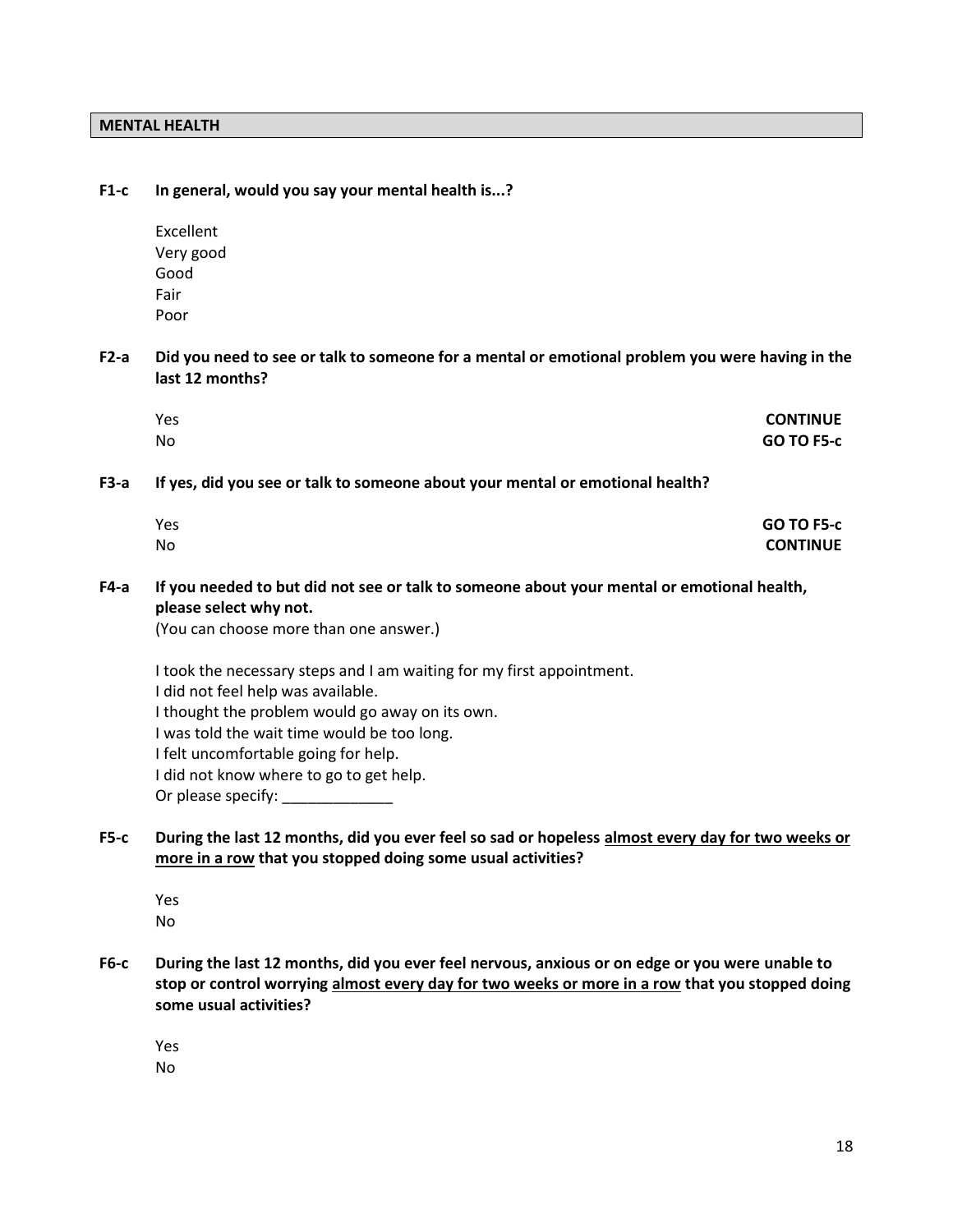# **F7-a During the last 12 months, how often have you felt lonely?**

Never Rarely Sometimes Most of the time All of the time

# **F8-a Are you aware of the following programs?**

|                    |    | Yes, but I |              |
|--------------------|----|------------|--------------|
|                    |    | have never | Yes, and I   |
|                    | No | used it    | have used it |
| a) LINK Program    |    |            |              |
| b) Bridge the GAPP |    |            |              |
| c) Kids Help Phone |    |            |              |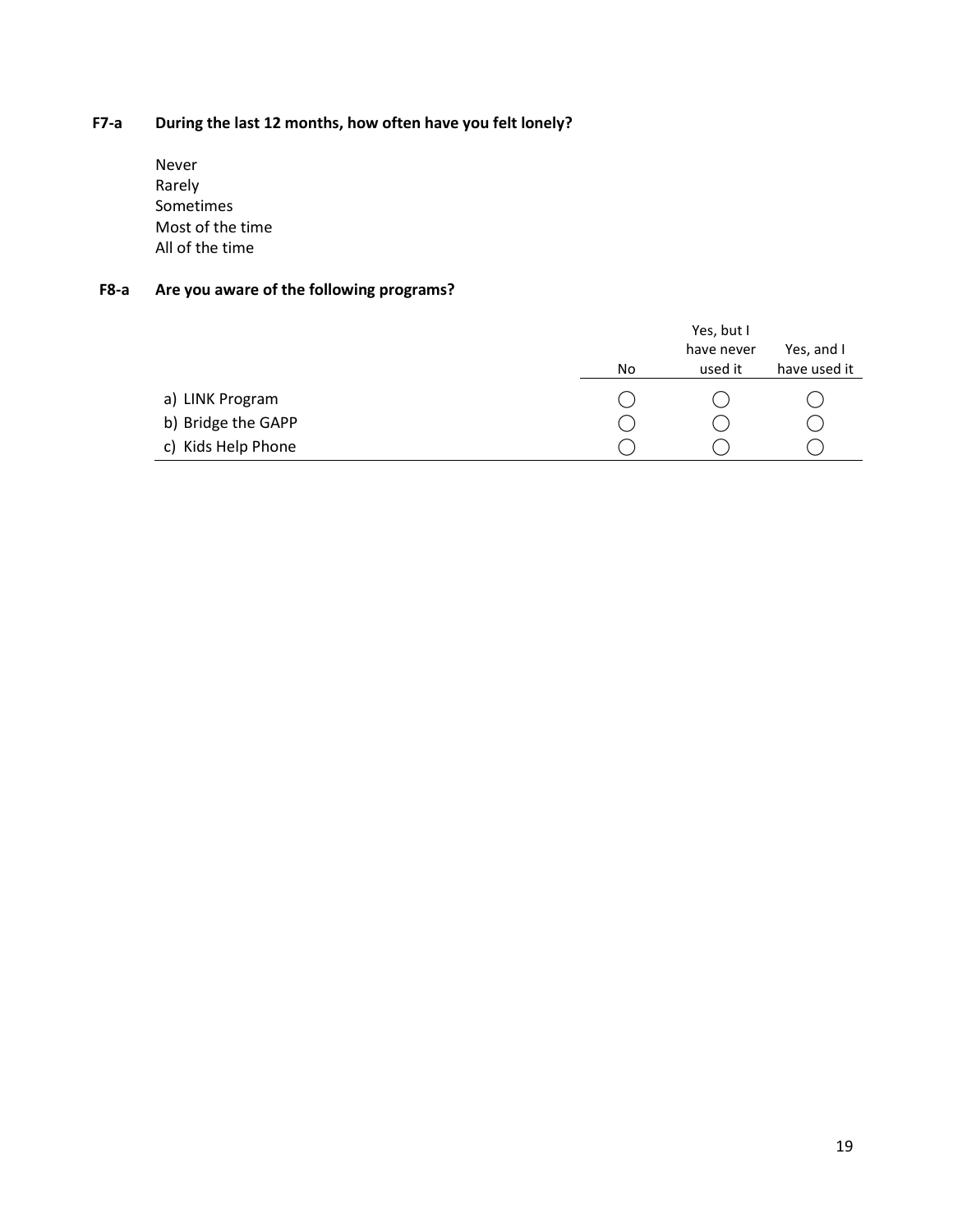### **BULLYING**

A student is being bullied when another student, or a group of students, say or do unpleasant things to them. It is also bullying when a student is teased repeatedly in a way they do not like or when they are deliberately left out of things. But it is not bullying when two students of about the same strength or power argue or fight. It also is not bullying when two students tease each other in a friendly and playful way.

# **G1-c In the last two months, have you been bullied at school in the ways listed below?**

|                                                                                       | Nο |
|---------------------------------------------------------------------------------------|----|
| a) Physical attacks (for example, getting beaten up, pushed or kicked).               |    |
| b) Verbal attacks (for example, being called mean names, made fun of or teased in a   |    |
| hurtful way, threatened, or having lies told or rumours spread about you).            |    |
| c) Cyber-attacks (for example, receiving mean text messages or having rumours spread  |    |
| about you on the Internet or on social media).                                        |    |
| d) Exclusion (for example, being left out of things on purpose, being excluded from a |    |
| group of friends or completely ignored).                                              |    |
| e) Someone stole from you or damaged your things.                                     |    |
| f) Someone made mean comments about your race, religion or personal features.         |    |
| g) Someone made sexual jokes, comments or gestures to you.                            |    |

### **G2-a In the last two months, have you bullied another student at school in any of the ways listed above?**

Yes No

**G3-a Think of the last time you saw or heard another student being bullied. What did you do?** 

(You can choose more than one answer.)

I have not seen or heard another student being bullied I ignored it I stood up to the bully or fought back I tried talking to the bully I told an adult at the school about it I told my parents or another adult outside of school about it I told another student about it I tried to help the person being bullied

Or please specify: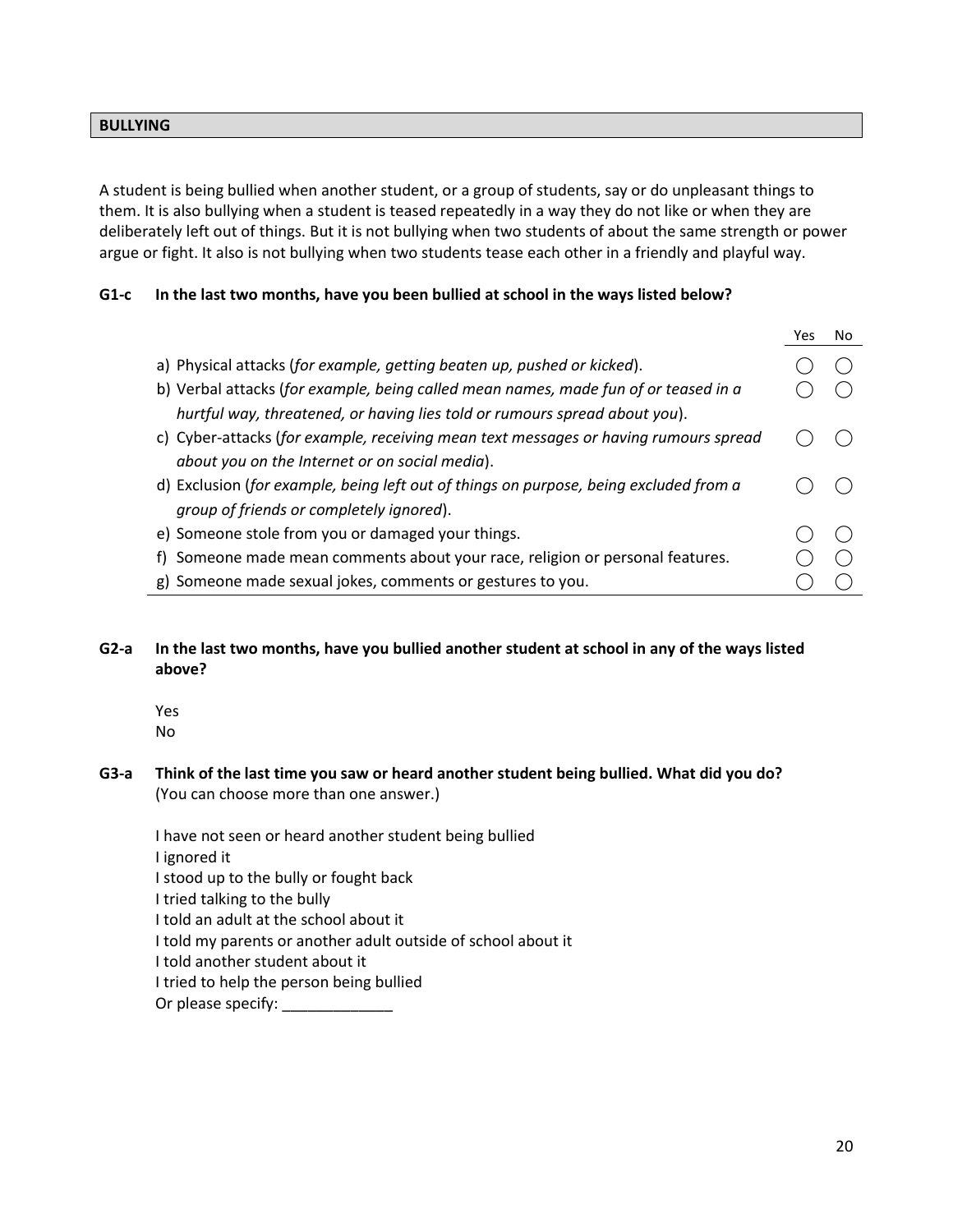#### **G4-a Think of the last time you were bullied. What did you do?**

(You can choose more than one answer.)

I have not been bullied I ignored it I stood up to the bully or fought back I tried talking to the bully I told an adult at the school about it I told my parents or another adult outside of school about it I told another student about it I called a helpline or other support service Or please specify: \_\_\_\_\_\_\_\_\_\_\_\_\_

### **G5-c If you were bullied, including online bullying, when did it happen most often?**  (You can choose more than one answer.)

I have not been bullied Before school During classes Between classes During recess or lunch During extra-curricular activities (for example, sports, clubs) After school Or please specify: \_\_\_\_\_\_\_\_\_\_\_\_\_\_

# **G6-c Do you avoid any places in your school because of bullying?**

(You can choose more than one answer.)

| Classrooms (including library and computer rooms)                 |
|-------------------------------------------------------------------|
| <b>Hallways</b>                                                   |
| Gym                                                               |
| Change rooms or locker rooms                                      |
| Washrooms                                                         |
| Lunchroom or cafeteria                                            |
| Outside on school property (for example, playground, parking lot) |
| <b>Bus</b>                                                        |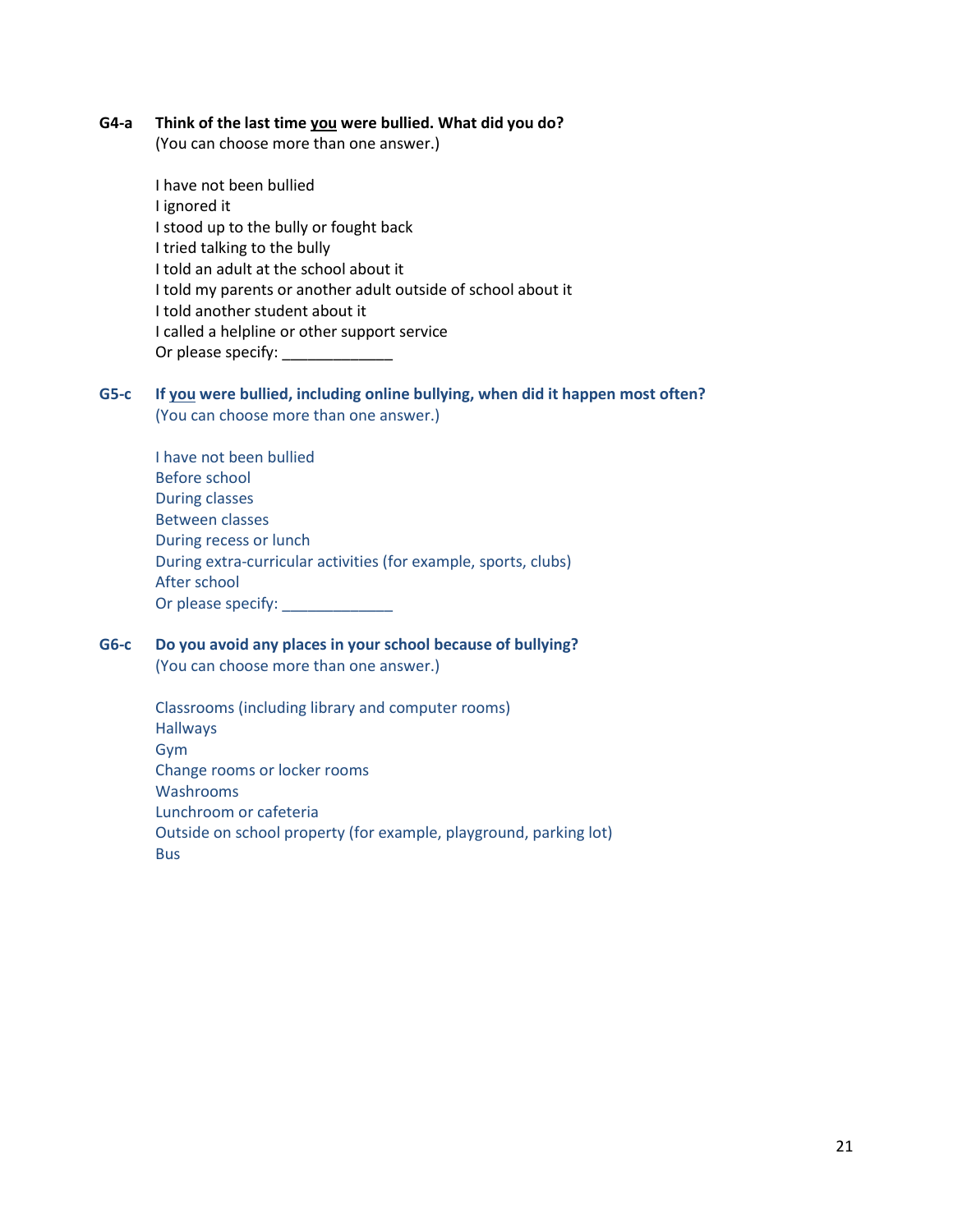# **G7-c What do you think of the following statements about how your school handles bullying?**

|                                                              | Strongly<br>agree | Agree | <b>Neither</b><br>agree nor<br>disagree | <b>Disagree</b> | <b>Strongly</b><br>disagree |
|--------------------------------------------------------------|-------------------|-------|-----------------------------------------|-----------------|-----------------------------|
| a) Adults notice when bullying occurs.                       |                   |       |                                         |                 |                             |
| b) There is a safe process for reporting<br>bullying.        |                   |       |                                         |                 |                             |
| c) Adults deal with bullying quickly<br>whenever it happens. |                   |       |                                         |                 |                             |
| d) My school is good at preventing<br>bullying.              |                   |       |                                         |                 |                             |
| e) Respect for others is valued and taught.                  |                   |       |                                         |                 |                             |
| Kindness/empathy is valued and taught.<br>f)                 |                   |       |                                         |                 |                             |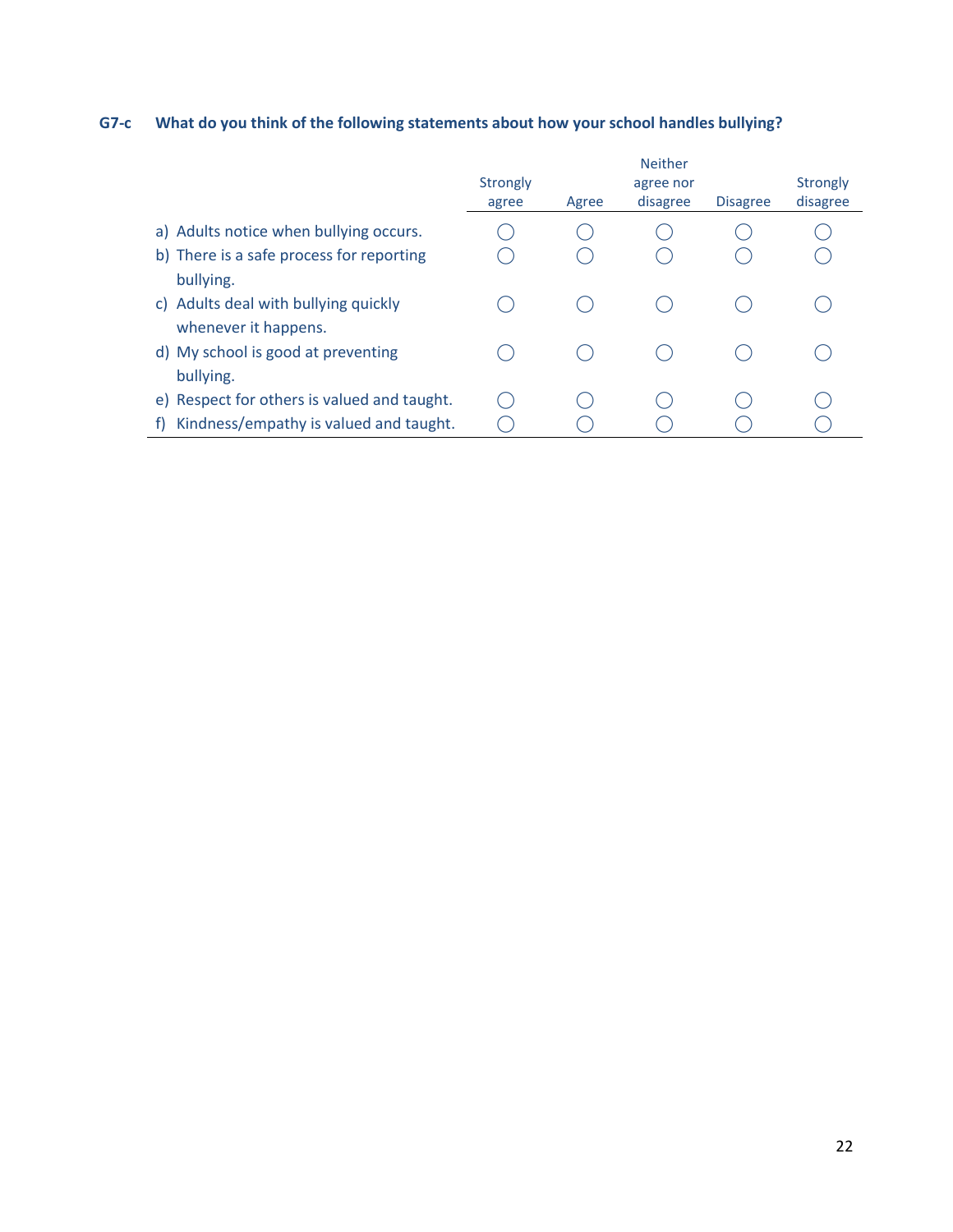#### **SMOKING**

#### **H1-a Have you ever tried cigarette smoking, even just a few puffs?**

Yes No

#### **H2-a Do you think in the future you might try smoking cigarettes?**

Definitely yes Probably yes Probably not Definitely not

#### **H3-a If one of your best friends were to offer you a cigarette, would you smoke it?**

Definitely yes Probably yes Probably not Definitely not

#### **H4-a At any time during the next year, do you think you will smoke a cigarette?**

Definitely yes Probably yes Probably not Definitely not

#### **H5-a At what age did you smoke a cigarette (more than a puff) for the first time?**

I have never smoked a cigarette I do not know at what age I smoked a cigarette for the first time 8 years old or less 9 years old 10 years old 11 years old 12 years old 13 years old 14 years old 15 years old 16 years old 17 years old 18 years or older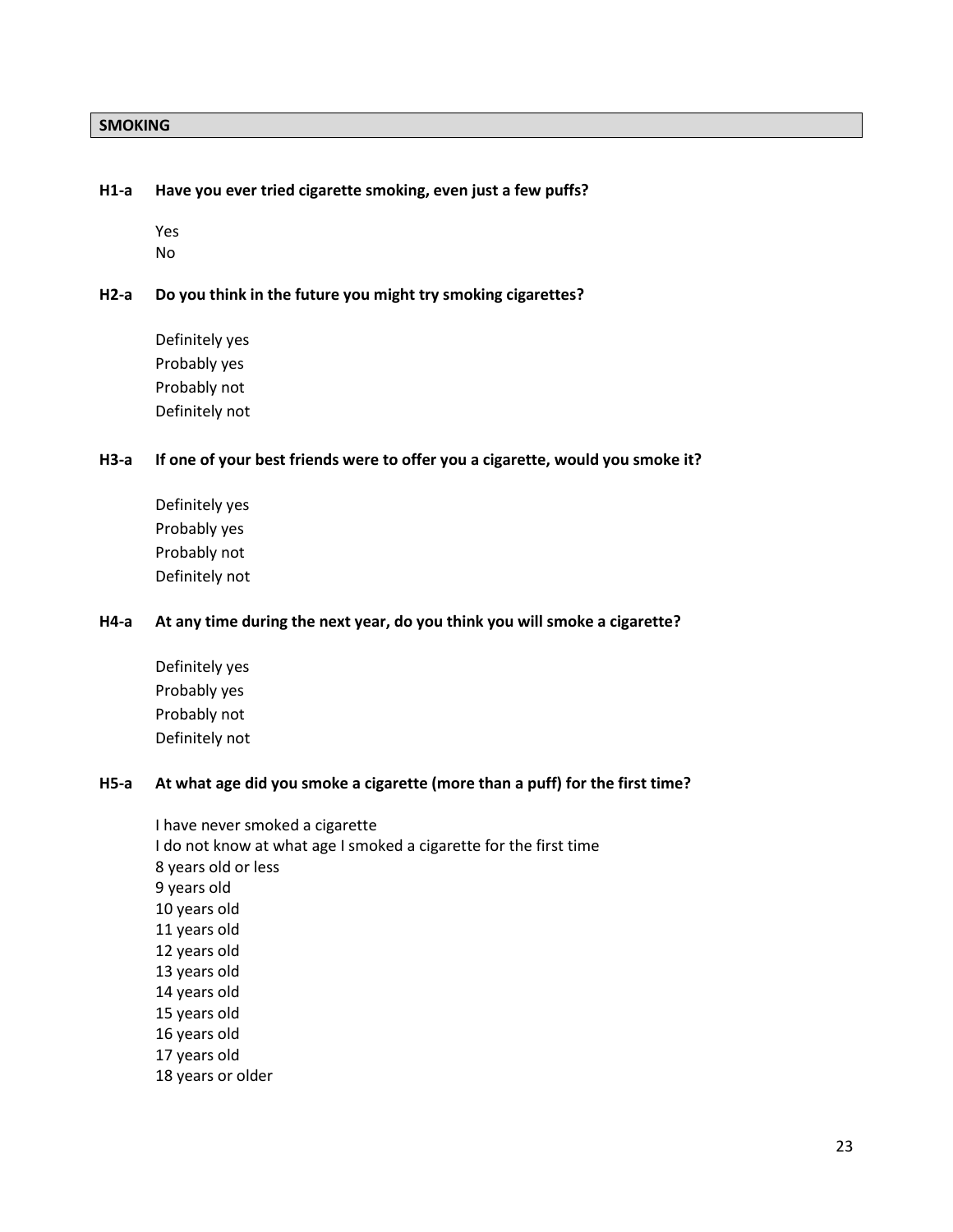# **H6-a Have you ever tried any of the following?**

|                                                                                      | Yes | No | I do not<br>know |
|--------------------------------------------------------------------------------------|-----|----|------------------|
| a) Smoking little cigars or cigarillos (plain or flavoured)                          |     |    |                  |
| b) Smoking cigars (not including little cigars or cigarillos, plain or<br>flavoured) |     |    |                  |
| c) Smoking roll-your-own cigarettes (tobacco only, in rolling<br>papers)             |     |    |                  |
| d) Using heated tobacco products                                                     |     |    |                  |
| e) Using smokeless tobacco (chewing tobacco, pinch, snuff or<br>snus)                |     |    |                  |
| Using a water pipe (hookah) to smoke sheesha (herbal or<br>t).<br>tobacco)           |     |    |                  |
| g) Using blunt wraps (a tube made of tobacco used to roll cigarette<br>tobacco)      |     |    |                  |

### **H7-c How often do you smoke cigarettes at present?**

I do not smoke cigarettes Less than once a week At least once a week, but not every day Every day

### **H8-c In the last 7 days, how often did you ride in a car with someone who was smoking cigarettes?**

0 days 1 or 2 days 3 or 4 days 5 or 6 days All 7 days I did not ride in a car in the last 7 days I do not know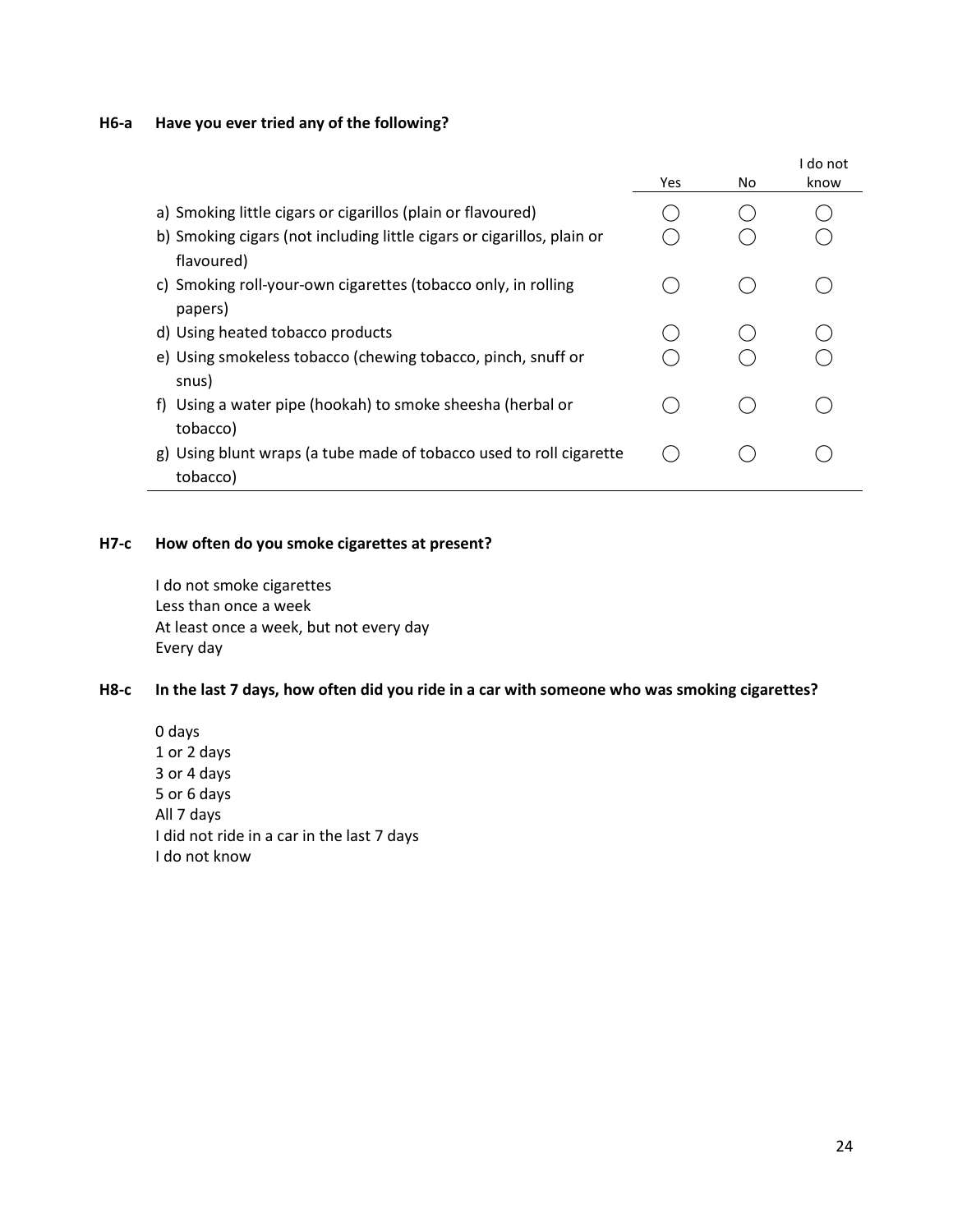### **VAPING**

#### **I1-a Have you ever used an e-cigarette (vape), even once or twice?**

Yes No

## **I2-a At what age did you use an e-cigarette (vape) for the first time?**

I have never used an e-cigarette I do not know at what age I used an e-cigarette for the first time 8 years old or less 9 years old 10 years old 11 years old 12 years old 13 years old 14 years old 15 years old 16 years old 17 years old 18 years or older

### **I3-c How often do you use e-cigarettes at present?**

I do not use e-cigarettes Less than once a week At least once a week, but not every day Every day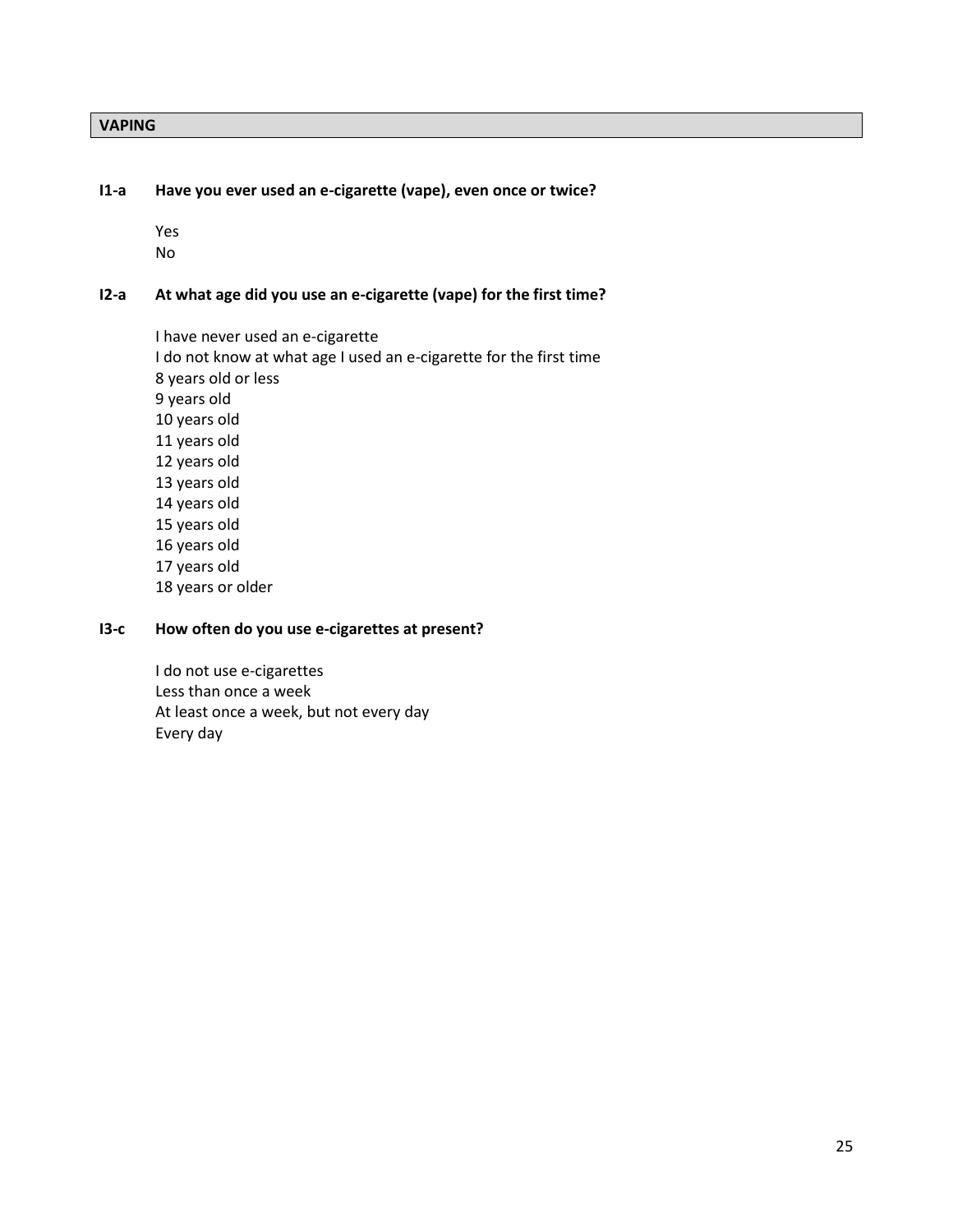### **ALCOHOL**

#### **J1-a At what age did you drink alcohol (more than a sip) for the first time?**

I have never had alcohol I do not know at what age I had alcohol for the first time 8 years old or less 9 years old 10 years old 11 years old 12 years old 13 years old 14 years old 15 years old 16 years old 17 years old

18 years or older

#### **J2-a At what age did you get drunk for the first time?**

I have never gotten drunk I do not know at what age I got drunk for the first time 8 years old or less 9 years old 10 years old 11 years old 12 years old 13 years old 14 years old 15 years old 16 years old 17 years old 18 years or older

#### **J3-c In the last 12 months, how often did you drink alcohol (more than a sip)?**

I have never had alcohol I have done this, but not in the last 12 months Less than once a month Once a month 2 or 3 times a month Once a week 2 or 3 times a week 4 to 6 times a week Every day I do not know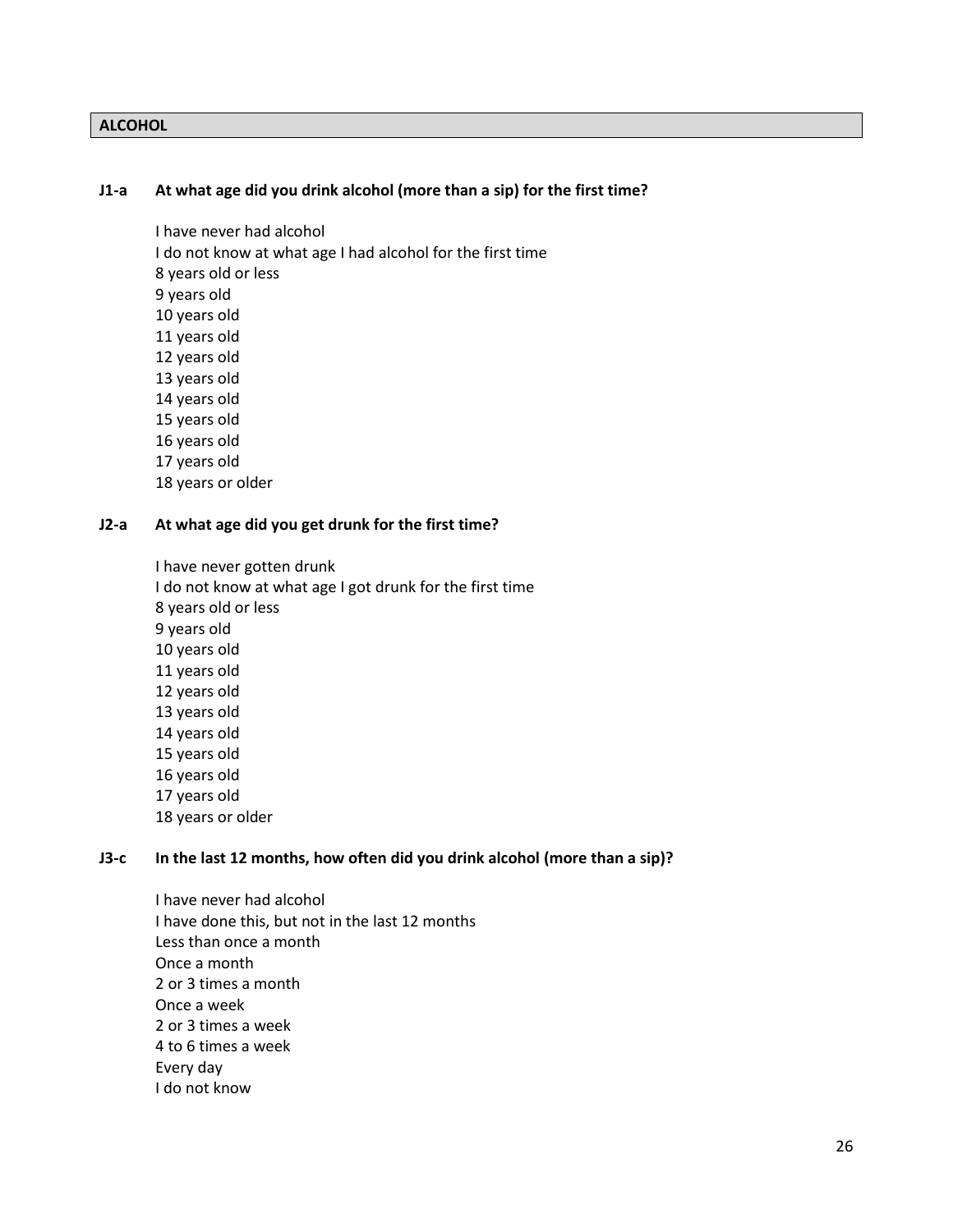#### **J4-c In the last 12 months, how often did you have 5 drinks of alcohol or more on one occasion?**

A DRINK means: 1 regular-sized bottle, can, or draft of beer; 1 glass of wine; 1 bottle of cooler; 1 shot of liquor (for example, rum, whiskey); or 1 mixed drink (1 shot of liquor with pop, juice or an energy drink).

I have never had 5 drinks or more on one occasion I have done this, but not in the last 12 months Less than once a month Once a month 2 to 3 times a month Once a week 2 to 5 times a week Daily or almost daily I do not know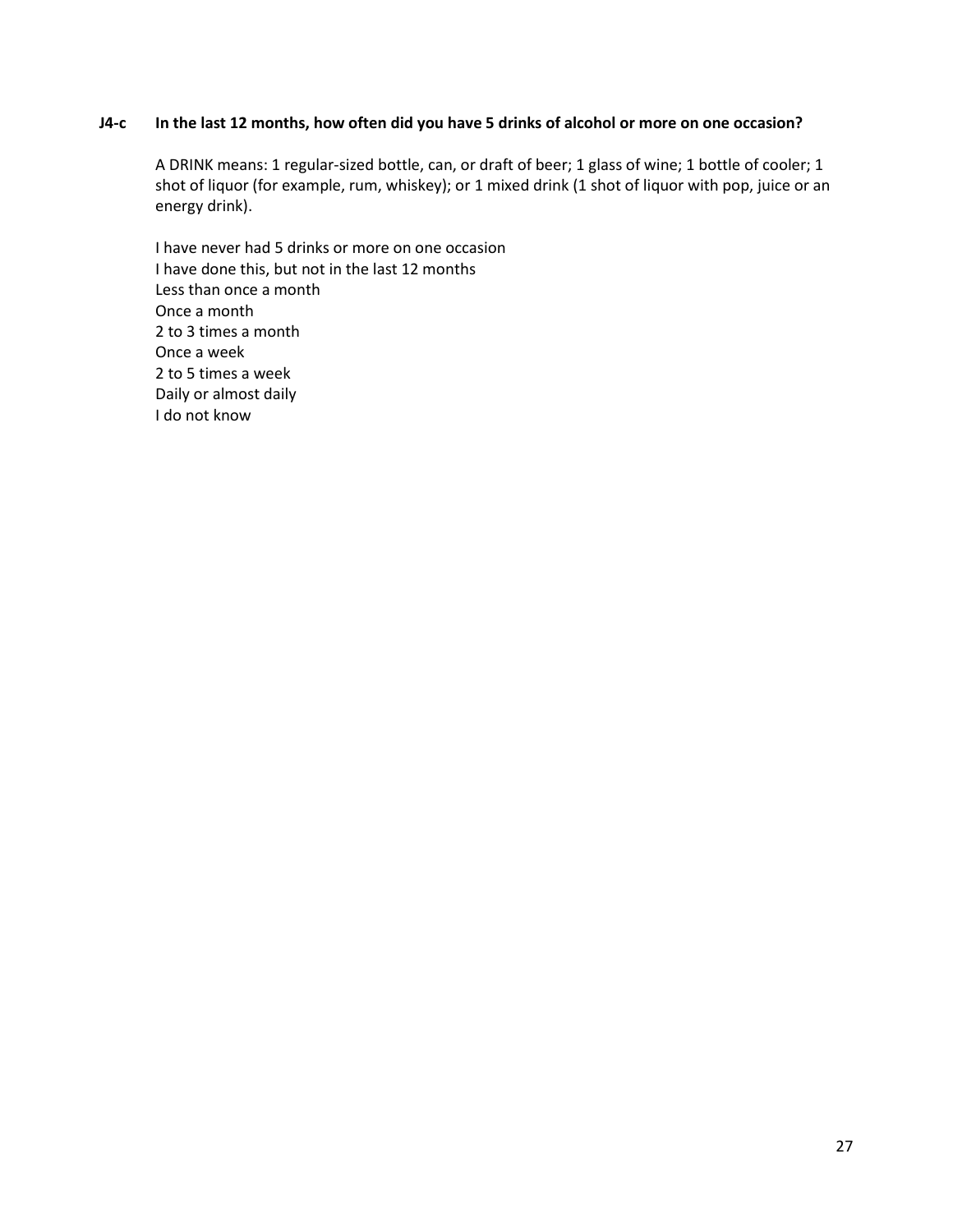#### **CANNABIS**

Cannabis means all of these: a joint, pot, weed, hash or hash oil.

### **K1-a At what age did you use cannabis for the first time?**

I have never used cannabis I do not know at what age I used cannabis for the first time 8 years old or less 9 years old 10 years old 11 years old 12 years old 13 years old 14 years old 15 years old 16 years old 17 years old 18 years or older

#### **K2-c In the last 12 months, how often did you use cannabis?**

I have never used cannabis I have used cannabis, but not in the last 12 months Less than once a month Once a month 2 or 3 times a month Once a week 2 or 3 times a week 4 to 6 times a week Every day I do not know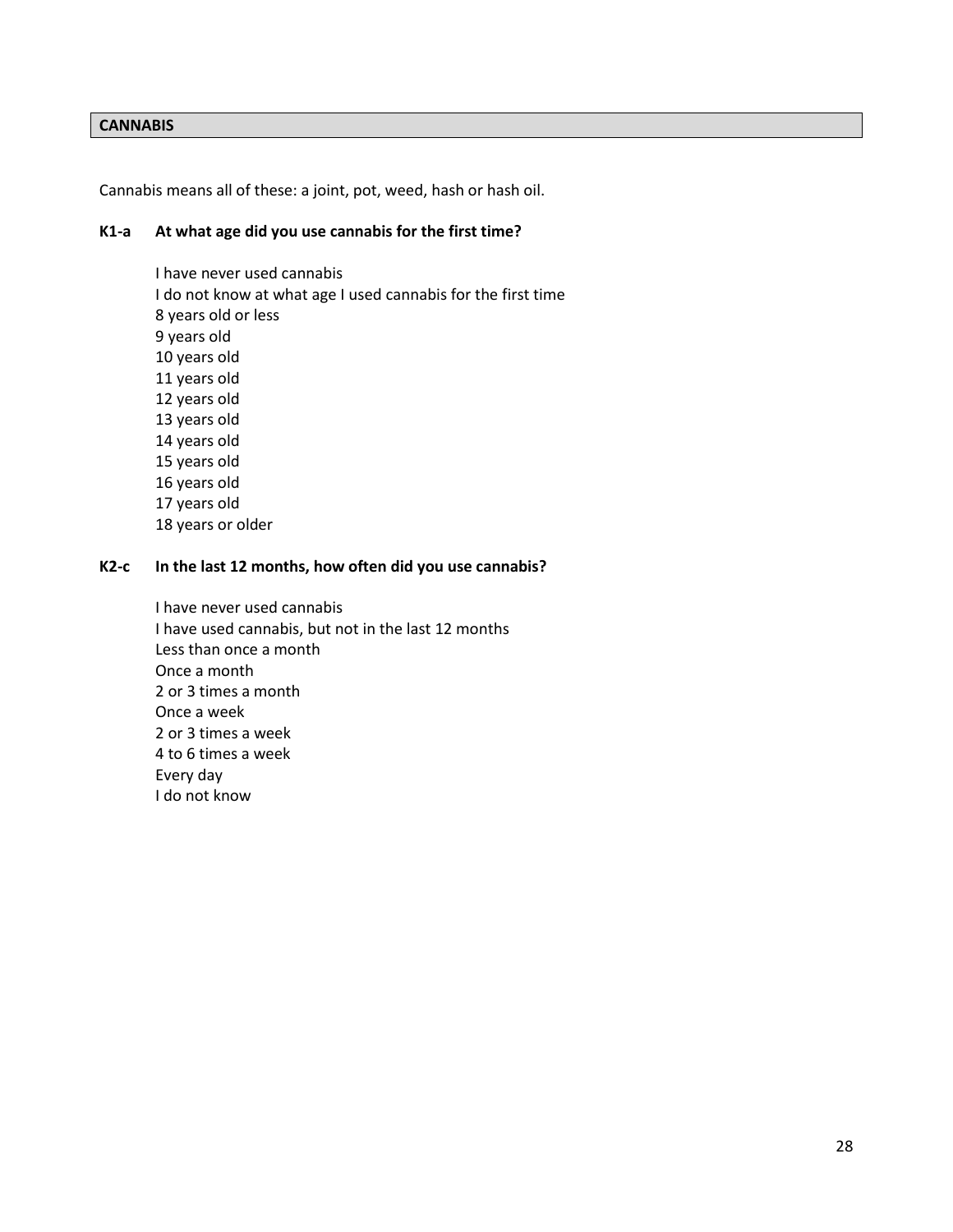# **YOUR COMMUNITY**

### **L1-a Do any of the following behaviours take place inside your home?**

(Do not count when those things are done outside.)

|                                 | Yes | No | I do not know |
|---------------------------------|-----|----|---------------|
| a) Smoking cigarettes           |     |    |               |
| b) Smoking cannabis             |     |    |               |
| c) Vaping or using e-cigarettes |     |    |               |

### **L2-a Do any of your close friends do the following?**

|                               | Yes | No | I do not<br>know | <b>Not</b><br>applicable |
|-------------------------------|-----|----|------------------|--------------------------|
|                               |     |    |                  |                          |
| a) Smoke cigarette            |     |    |                  |                          |
| b) Drink alcohol              |     |    |                  |                          |
| c) Use cannabis               |     |    |                  |                          |
| d) Vape (other than cannabis) |     |    |                  |                          |

### **L3-a What do you think of the following statements about the area where you live?**

|                                              | Neither  |       |           |                 |          |  |
|----------------------------------------------|----------|-------|-----------|-----------------|----------|--|
|                                              | Strongly |       | agree nor |                 | Strongly |  |
|                                              | agree    | Agree | disagree  | <b>Disagree</b> | disagree |  |
| a) People say 'hello' and often stop to talk |          |       |           |                 |          |  |
| to each other in the street.                 |          |       |           |                 |          |  |
| b) It is safe for younger children to play   |          |       |           |                 |          |  |
| outside during the day.                      |          |       |           |                 |          |  |
| c) You can trust people around here.         |          |       |           |                 |          |  |
| d) There are good places to spend your free  |          |       |           |                 |          |  |
| time (for example, recreation centres,       |          |       |           |                 |          |  |
| parks, shopping centres).                    |          |       |           |                 |          |  |
| e) I could ask for help or a favour from     |          |       |           |                 |          |  |
| neighbours.                                  |          |       |           |                 |          |  |
| Most people around here would try to<br>t)   |          |       |           |                 |          |  |
| take advantage of you if they got the        |          |       |           |                 |          |  |
| chance.                                      |          |       |           |                 |          |  |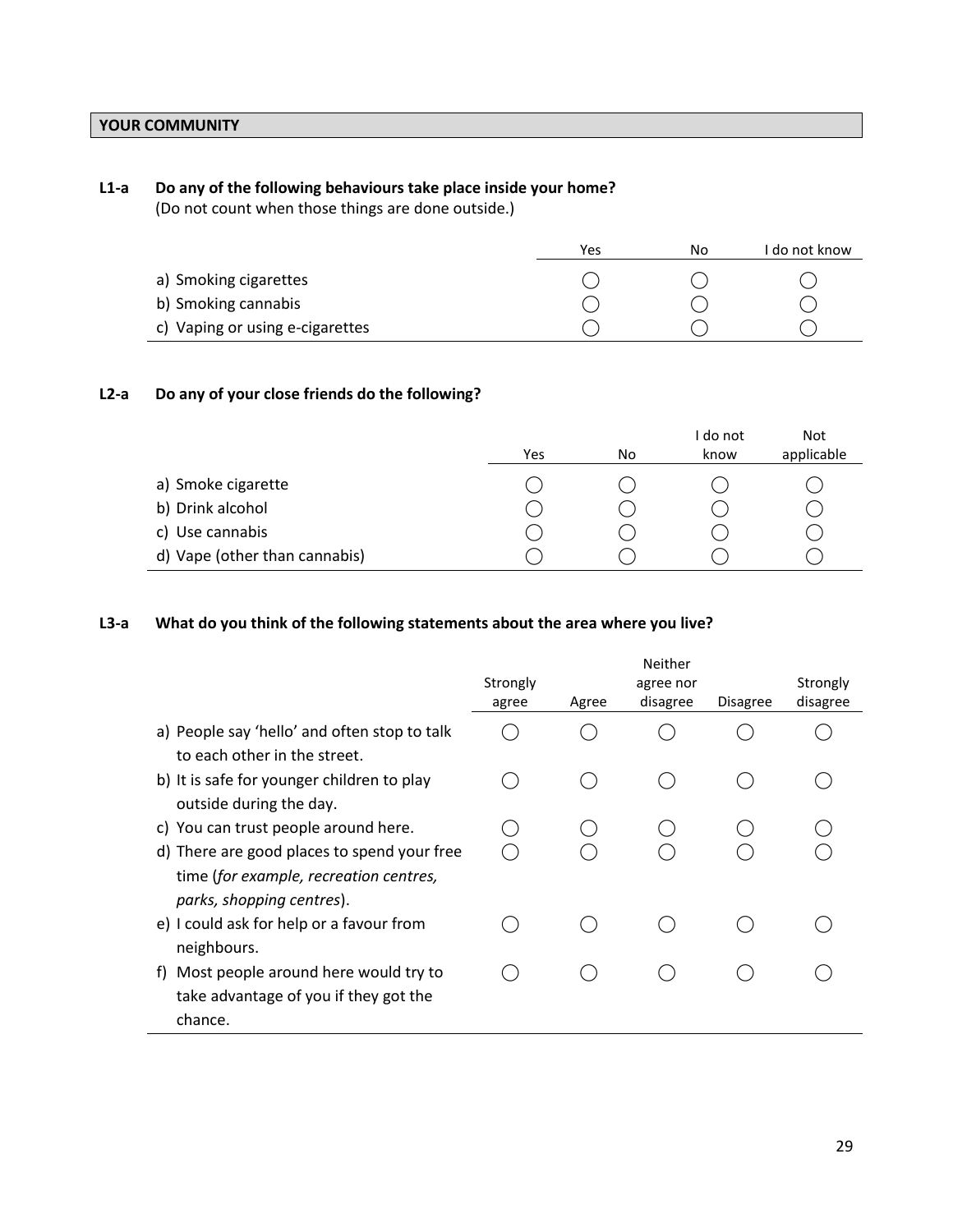### **FREE TIME**

| М1-с | Do you participate in any of the following activities or groups inside school?<br>(You can choose more than one answer.) |
|------|--------------------------------------------------------------------------------------------------------------------------|
|      | Sports team (for example, volleyball, hockey, soccer)                                                                    |
|      | Individual sport (for example, running, cycling, skating)                                                                |
|      | Arts group (for example, music, dance, drama)                                                                            |
|      | STEM (Science, technology, engineering, and mathematics)                                                                 |
|      | Church or other religious / spiritual group                                                                              |
|      | Student club or group (for example, peer helper, yearbook, TADD, Gender and Sexuality Alliance)                          |
|      | Other activity or group (for example, chess, math, debating)                                                             |
|      |                                                                                                                          |

# **M2-c Do you participate in any of the following activities or groups outside school?**

(You can choose more than one answer.)

Individual sport (*for example, running, cycling, skating*) Sports team (*for example, volleyball, hockey, soccer*) Arts group (*for example, music, dance, drama*) STEM (*Science, technology, engineering, and mathematics*) Church or other religious / spiritual group Community group (*for example, scouts, Girl Guides, 4-H, cadets*) Other activity or group (*for example, chess, math, debating*)

### **M3-c In the last 12 months, did you take part in any of the following volunteer activities (outside of school requirements and without being paid)?**

|                                                                                                                     |     |     | I do<br>not |
|---------------------------------------------------------------------------------------------------------------------|-----|-----|-------------|
|                                                                                                                     | Yes | No. | know        |
| a) Supporting a cause (for example, food bank, UNICEF, Operation Christmas<br>Child)                                |     |     |             |
| b) Fundraising for charity                                                                                          |     |     |             |
| c) Helping in my community (for example, coaching sports, helping at Sunday                                         |     |     |             |
| School, volunteering at hospital)<br>d) Helping neighbours or relatives (for example, cutting grass, babysitting or |     |     |             |
| shovelling snow without being paid)                                                                                 |     |     |             |
| e) Another organized volunteer activity                                                                             |     |     |             |